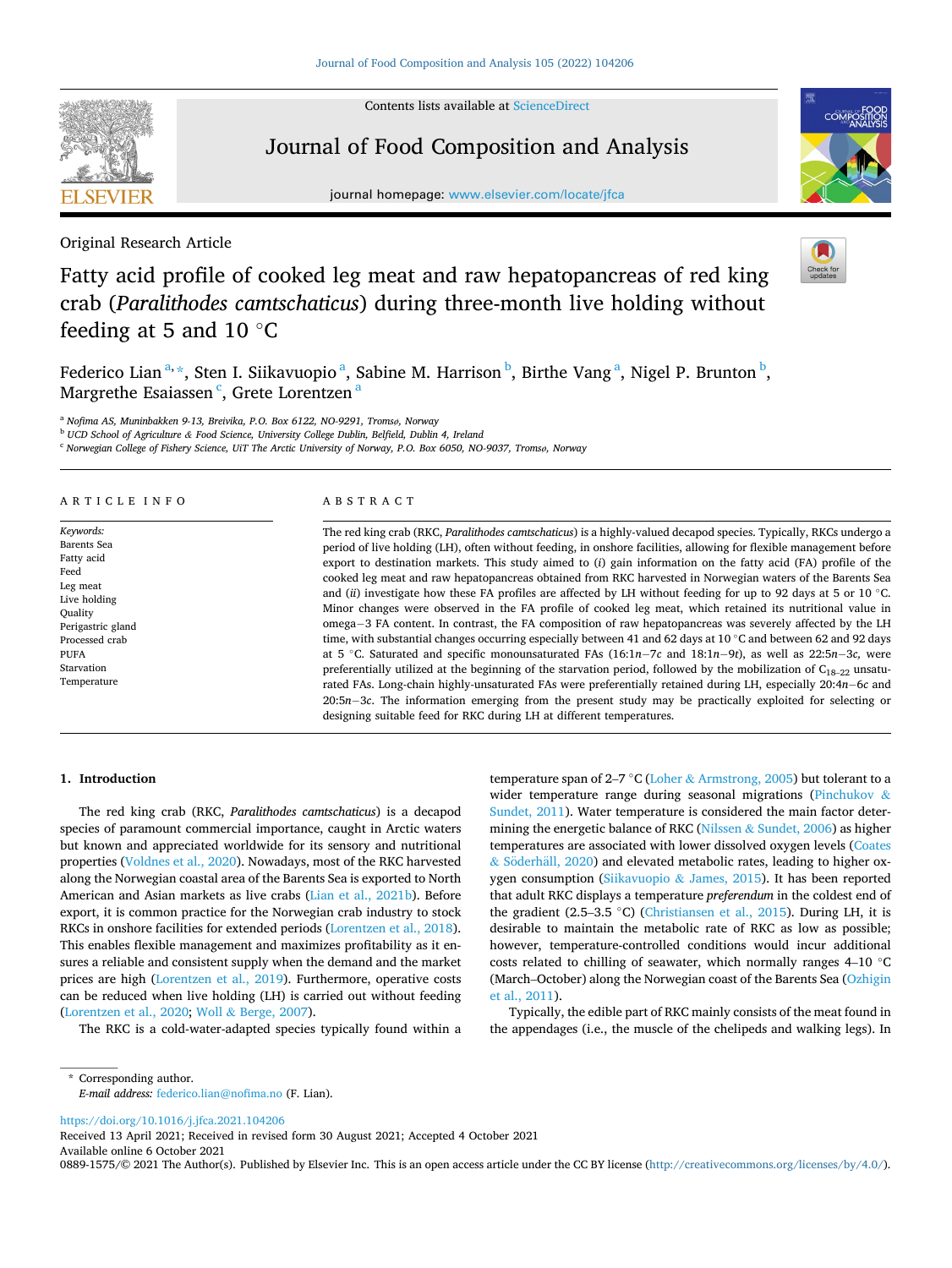#### *F. Lian et al.*

addition, in some Asian countries, the hepatopancreas and reproductive organs located in the carapace are consumed as a special delicacy ([Voldnes et al., 2016](#page-10-0)).

The nutritional content of the meat from crab appendages is characterized by high-quality protein, low fat content, and a high level of polyunsaturated fatty acids (PUFAs) [\(Barrento et al., 2009\)](#page-8-0). PUFAs and especially omega-3 fatty acids are recommended as part of a healthy diet as they carry health-promoting and disease-preventative properties ([Larsen et al., 2011](#page-9-0)).

The hepatopancreas, also referred to as the perigastric organ or digestive gland, is a crucial multifunctional organ ([Ponomareva et al.,](#page-9-0)  [2021\)](#page-9-0), with primary roles in nutrient uptake and metabolism of intermediary carbon and nitrogen compounds (Rőszer, 2014). Moreover, the hepatopancreas functions as a depot of lipid reserves (Cervellione et al., [2017\)](#page-8-0) which can be utilized and mobilized to target tissues during starvation periods (Sánchez-Paz et al., 2006).

Among lipids, fatty acids serve as both a high-density energy source and essential components of cell membranes as well as precursors of eicosanoids and other biologically active substances ([Tocher, 2010\)](#page-10-0). In this way, they play a fundamental role in the growth and survival of crustaceans, especially considering that several decapod species have limited ability to synthesize *de novo* the omega− 6 and omega− 3 fatty acid families (D'[Abramo, 1997\)](#page-8-0). Experimentally induced starvation can reveal the pattern of fatty acid retention and depletion, which may vary considerably among crustaceans (Sacristán [et al., 2017](#page-9-0)). Nonetheless, to the best of our knowledge, studies on the alteration in the fatty acid composition of crab tissues during extended starvation periods are limited to species such as female swimming crab (*Portunus trituberculatus*) ([Ding et al., 2017](#page-8-0)) and juvenile Chinese mitten-handed crab (*Eriocheir sinensis*) ([Wen et al., 2006](#page-10-0)).

The present study was undertaken to (*i*) gain information on the fatty acid profile of the cooked leg meat and raw hepatopancreas obtained from RKC harvested in a Norwegian coastal area of the Barents Sea and (*ii*) investigate how these fatty acid profiles are affected by time and temperature of LH without feeding, with focus on their nutritional value and catabolic pattern, respectively, in the cooked leg meat and raw hepatopancreas. Intermolt RKCs with high meat content were kept without feeding in containers with seawater at two temperatures (5 and 10 ◦C) for up to 92 days [\(Lorentzen et al., 2019\)](#page-9-0). Proximate and fatty acid composition were determined on the cooked leg meat and in the raw hepatopancreas obtained from RKCs sampled at the start (i.e., day 0, also referrable to as wild RKCs) and after 41, 62, and 92 days of LH without feeding in both temperature groups.

## **2. Material and methods**

## *2.1. Harvest and live holding*

The present study was carried out on samples obtained from the RKCs in the LH experiment reported by [Lorentzen et al. \(2019\).](#page-9-0)

Briefly, in December 2016, adult male RKCs were harvested along the northern Norwegian coastal area of the Barents Sea. The RKCs (*N* = 78, average weight 2.4 kg  $(\pm 0.3)$ , range 2.2–2.8 kg) were in the intermolt stage and with high leg meat content (i.e., the cooked meat occupied 87 % of the cross-sectional area of the middle of the *merus,* the most proximal article of the walking legs) at the time of harvest. After an acclimatization period of seven days in tanks with running seawater at 4 ◦C, a LH study at two temperatures was performed by equally distributing and holding the crabs  $(n = 60)$  in six circular tanks (volume 0.7) m $^3$ ) supplied with circulating seawater (34 ‰ salinity) at 5  $^{\circ}$ C ( $\pm$  0.2, three tanks,  $n = 10$  in each tank) and  $10 °C (\pm 0.2)$ , three tanks,  $n = 10$  in each tank). The seawater was continuously UV treated, filtered through a 150 μm sand filter, and circulated at a flowing rate of 4  $\text{dm}^3 \text{min}^{-1}$  (kg crab)<sup>-1</sup>. A temperature of 5 °C represents a near-optimal temperature for the RKC, while 10  $\degree$ C is close to the highest temperature to which the RKC can be exposed during LH. The crabs were not fed during the LH

period.

The LH experiment was performed at the Aquaculture Research Station in Kårvika (Tromsø), where the RKCs were exposed to the natural light cycle and intensity for the time of the year. No cannibalism was observed during the experiment.

The processing and sampling of the RKCs was performed at the start (day 0,  $n = 18$ ) and at day 41 ( $n = 9$  from the group at 5 °C;  $n = 9$  from the group at 10 °C), 62 ( $n = 9, 5$  °C;  $n = 9, 10$  °C) and 92 ( $n = 11, 5$  °C;  $n = 10$  $= 7, 10 °C$ ) of the LH study. In total, one and five RKCs perished, respectively, in the 5 ◦C and 10 ◦C group, between day 62 and 92 of LH. The molting process was completed by six RKCs held at 10  $°C$  for 62 days, three RKCs held at 5 ◦C for 92 days, and four RKCs held at 10 ◦C for 92 days. The samples obtained from molted RKCs were not included in the present study.

The described experiment had been approved by the local responsible laboratory animal science specialist under the surveillance of the Norwegian Animal Research Authority and registered by the Authority, thereby conforming to Directive 2010/63/EU.

## *2.2. Processing and sample preparation*

The RKCs were processed following the procedure that reflects industrial protocols described by [Lorentzen et al. \(2019\).](#page-9-0) Briefly, the RKCs were weighed and split into two sections (i.e., clusters) from which the chelipeds (i.e., the limbs bearing the claws) were removed and weighed. After splitting, the hepatopancreas was immediately collected from the carapace, weighed, and packed into polypropylene test tubes for storage at − 80 ◦C. The headspace of the tubes was flushed with nitrogen gas before freezing.

The clusters were cooked in boiling water for 16 min reaching a core temperature of 92 ◦C in the *merus* of the largest walking leg of the cluster. The temperature was monitored using K-type thermocouples connected to data loggers (model 175H1, Testo Ltd., Hampshire, UK) placed in the geometric center of the *merus*.

Afterward, the clusters were cooled in ice water with 3.5 % NaCl (w/ v) for 21 min until the core temperature was below 4 ◦C. Samples of cooked leg meat were extracted from the middle part of the *merus* of the second walking leg and packed in polypropylene test tubes, the headspace of which was flushed with nitrogen as described above.

For the sake of simplicity, hereinafter, the samples "raw hepatopancreas" and "cooked leg meat" are referred to as "hepatopancreas" and "leg meat", respectively.

#### *2.3. Hepatosomatic index and cheliped index*

The hepatosomatic index (HSI) and the cheliped index (CI) were calculated as:

| $\text{HSI} = (\text{W}_{\text{Hepatopanceas}} / \text{W}_{\text{Crab}}) \times 100$ |  |
|--------------------------------------------------------------------------------------|--|
|--------------------------------------------------------------------------------------|--|

 $CI = (W_{Chelipeds} / W_{Crab}) \times 100$  (2)

where W<sub>Hepatopancreas</sub> is the weight of the raw hepatopancreas, W<sub>Chelipeds</sub> is the weight of the two raw chelipeds, and  $W_{Crab}$  is the live RKC weight.

## *2.4. Analytical determinations*

#### *2.4.1. Proximate analysis*

The moisture and the ash content were determined according to standard [AOAC \(2000\)](#page-8-0) and [ISO \(1998\)](#page-9-0) methods, respectively. The nitrogen content was quantified using a LECO TruMac analyzer (LECO Corp., St. Joseph, MI, USA), and the protein content was calculated applying a conversion factor of 6.25. The fat content was determined by pulse nuclear magnetic resonance on dried samples equilibrated at 50 ◦C in a heating block. The proximate analysis was performed on the leg meat and hepatopancreas extracted from four individuals in the wild and day 92/5 ◦C groups and three individuals in the day 92/10 ◦C group.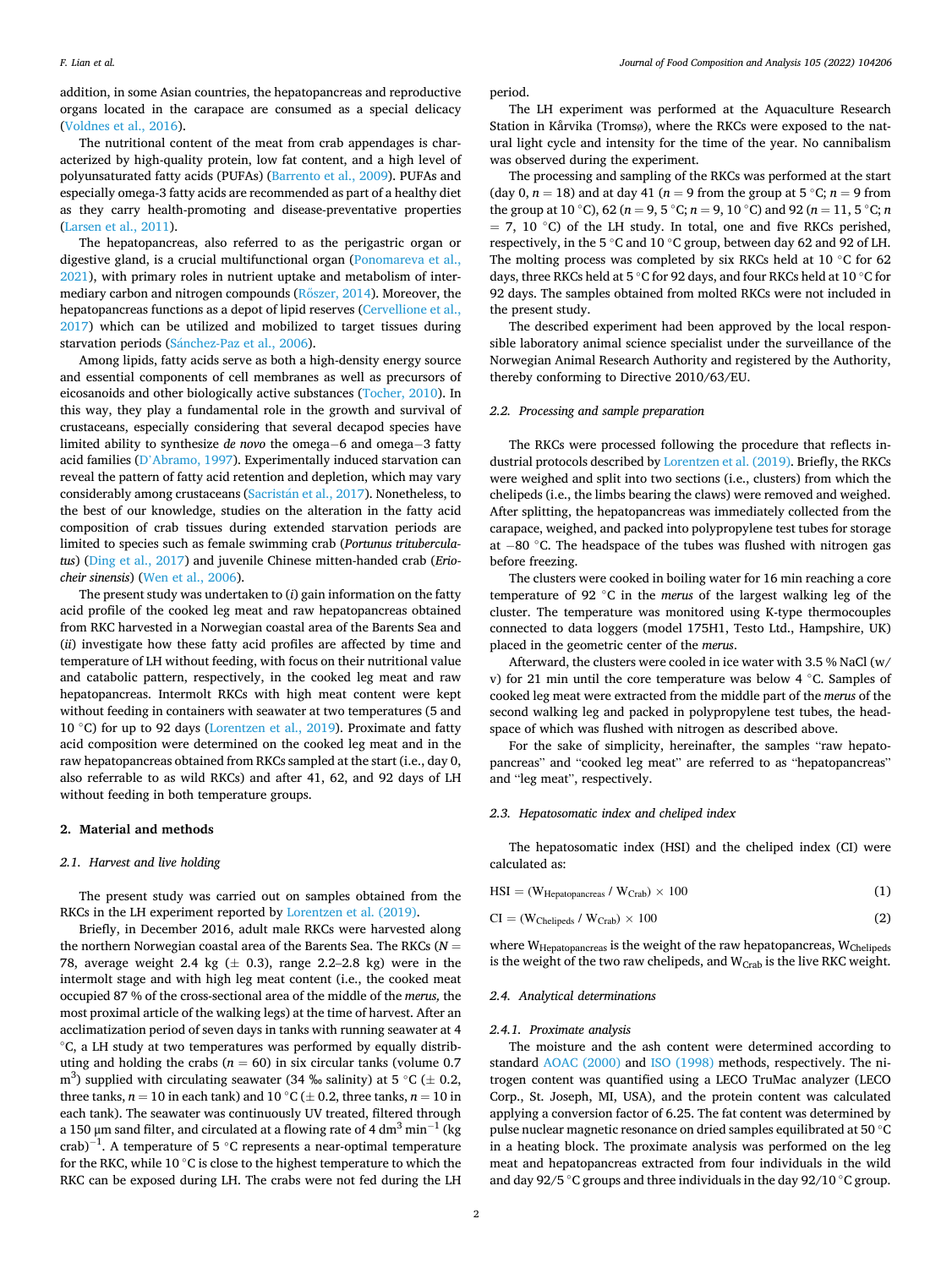<span id="page-2-0"></span>The results were expressed as percentages of wet sample weight.

## *2.4.2. Fatty acid profile*

Fatty acid profile analysis was conducted at the Institute of Food & Health of the University College Dublin (UCD, Belfield, Dublin, Ireland). The leg meat and hepatopancreas samples were shipped in polypropylene test tubes placed in boxes with dry ice, which reached UCD within 16 h. Upon arrival, the samples were immediately stored at −80 ◦C. Before analysis, the samples were partially thawed by placing the tubes in a refrigerator for 12 h at 4 ◦C and mashed using an Ultra-Turrax® homogenizer (IKA-Werke GmbH, Staufen, Germany) at 7500 rpm for 15 s.

The fatty acid profile was determined by gas chromatographic analysis of fatty acid methyl esters (FAMEs) prepared by microwaveassisted derivatization in a microwave reaction system (MRS, model MARS 6™, CEM Corp., Matthews, NC, USA) according to the method described by [Brunton et al. \(2015\)](#page-8-0). Each sample, corresponding to biological material obtained from a single crab, was analyzed in triplicate, and a sample aliquot of approximately 3 g was used for each analytical replicate. Reagents of analytical grade (Sigma-Aldrich) were used for the preparation of FAMEs, which started with a saponification step carried out by heating in the MRS. In detail, samples  $(3 \text{ g})$  were placed in perfluoroalkoxy reaction vessels (capacity 55 mL) to which 10 mL of 2.5 % (w/v) potassium hydroxide in methanol and 0.1 mL of internal standard (IS) solution (10 mg/mL tricosanoic acid in chloroform) were added. Subsequently, the reaction vessels were heated to 130 ◦C over a 4 min period and held at this temperature for 4 min. After cooling in ice for 5 min, methyl esterification was carried out by adding into the reaction vessels 15 mL of a solution 5 %  $(v/v)$  acetyl chloride in methanol and by subsequently heating them in the MRS to 120 ◦C over a 4 min period and holding them at this temperature for 2 min. After cooling in ice for 5 min, FAMEs were extracted by adding 10 mL of pentane and about 20 mL of a saturated aqueous sodium chloride solution (NaCl) to the reaction vessels. To facilitate FAMEs extraction, the reaction vessels were upended both after the addition of pentane and the saturated NaCl solution. After phase separation, the top layer (i.e., pentane) was aliquoted into 1.5 mL vials containing 0.2 g anhydrous sodium sulfate for analysis using a gas chromatograph (GC) (model Clarus 580, PerkinElmer Inc., Waltham, MA, USA) fitted with a CP-Sil 88 capillary column (100 m  $\times$  0.25 mm, 0.2 µm film thickness) (Agilent Technologies Inc., Santa Clara, CA, USA) and a flame ionization detector (FID). The operating conditions of the GC-FID for separation and quantification of FAMEs were set as reported by [Gangopadhyay et al. \(2017\)](#page-9-0). Briefly, 0.5 μL of the sample was injected at a split ratio of 1:10 (inlet temperature of 250 ◦C, carrier gas was hydrogen under a constant flow of 1.25 mL  $\text{min}^{-1}$ ) and separated using a CP-Sil 88 (100 m  $\times$  0.25 mm internal diameter, 0.2 μm film; Agilent Technologies). The oven temperature was 80 °C with an initial ramp of 6.2 °C min $^{-1}$  to 220 °C which was held for 3.2 min before a final ramp of 6.3  $^{\circ}$ C min $^{-1}$  to 240  $^{\circ}$ C, which was held for 6.5 min. The FID temperature was set to 270 ◦C.

The FAMEs were identified by comparing their retention times with an authentic analytical standard (Supelco® 37 Component FAME Mix, Sigma-Aldrich). The quantification of each fatty acid was based on an internal standard method, using the software TotalChrom (version 6.3.2, PerkinElmer) for peak area integration. The fatty acid content was calculated as:

Fatty acid (mg/g sample) =  $A_{FAME} / A_{IS} \times W_{IS} / W_{sample} \times 10 \times$  purity<sub>IS</sub>(3)

where  $\rm A_{FAME}$  and  $\rm A_{IS}$  are the peak areas of each FAME and of the IS,  $\rm W_{IS}$ and Wsample are the weight of the IS (g) and of the sample (g), and purity $_{IS}$  is the purity of the IS.

The fatty acid analysis was conducted on the samples of leg meat and hepatopancreas obtained from five crabs for each combination of LH time and temperature, except for the crabs held at 10 ◦C for 62 and 92 days in which only three individuals could be sampled due to molting of

the other exemplars in the time/temperature group. Unless otherwise specified, the results were expressed as percentage of total detected fatty acids.

## *2.5. Statistical analysis*

The results were reported as mean values  $(\pm$  standard deviation). and the statistical analyses were performed considering each crab as a biological replicate. Significant differences in the HSI, CI, and proximate composition between time/temperature groups were analyzed by oneway analysis of variance (ANOVA) followed by *post*-*hoc* pairwise multiple comparisons (Scheffé's test) using the software Statistica™ (vers. 13.5, TIBCO Software Inc., Palo Alto, CA, USA).

The general effects of LH time and temperature on the fatty acid profile were investigated by full factorial ANOVA using the general linear model (GLM) procedure in Statistica™. The explanatory variables LH time and temperature were handled as categorical factors. The data obtained from the RKCs sampled at the start of the LH study (i.e., day 0) were not considered for the full factorial ANOVA. Significant differences between groups were assessed by *post*-*hoc* pairwise multiple comparisons (Scheffé's test).

Besides, a one-way ANOVA followed by *post*-*hoc* comparisons (Dunnett's test) was carried out on data grouped by the combination of LH time and temperature to highlight significant differences between the results for day 0 and each of the other time/temperature groups.

To amplify data visualization and interpretation, principal component analysis (PCA) was carried out on fatty acid composition data using the package *FactoMineR* in the software R (vers. 4.0.3) ([R Core Team,](#page-9-0)  [2020\)](#page-9-0). The PCA was performed considering only the fatty acids that accounted for at least 0.2 % of the total detected fatty acids in each tissue.

All statistical analyses were carried out at a 95 % confidence level (*α*   $= 0.95$ ).

## **3. Results**

## *3.1. Hepatosomatic index, cheliped index, and proximate composition*

As shown in Table 1, after the 92-day LH without feeding, the hepatopancreas index (HSI) and the cheliped index (CI) decreased significantly ( $p \leq 0.05$ ) in both temperature groups. The proximate composition of the leg meat showed a decrease in protein which was statistically significant only for the RKCs held at 10 ◦C, accompanied by a significant reciprocal increase in moisture. At the same time, during

#### **Table 1**

Hepatosomatic index (HSI) and cheliped index (CI) of red king crabs sampled at the start and end of the live holding period, reported together with the proximate composition (%) of their cooked leg meat and raw hepatopancreas.

|                           |          | Live holding time and temperature |                        |                        |  |  |  |
|---------------------------|----------|-----------------------------------|------------------------|------------------------|--|--|--|
|                           |          | Day 92                            |                        |                        |  |  |  |
|                           |          | Day 0                             | $5^{\circ}C$           | $10^{\circ}$ C         |  |  |  |
| <b>HSI</b>                |          | $4.2 \pm 1.0^a$                   | $2.0 + 0.4^b$          | $1.4 + 0.1b$           |  |  |  |
| <b>CI</b>                 |          | $13.1 + 0.6^a$                    | $10.4 + 1.3^{b}$       | $11.5 + 1.1b$          |  |  |  |
| Proximate composition (%) |          |                                   |                        |                        |  |  |  |
| Cooked leg meat           | Moisture | $78.5 + 0.7^c$                    | $80.8 + 1.2^b$         | $82.9 + 0.6^a$         |  |  |  |
|                           | Protein  | $18.0 + 1.4^a$                    | $17.2 + 0.9^a$         | $14.8 \pm 0.7^{\rm b}$ |  |  |  |
|                           | Fat      | $0.79 + 0.07$                     | $0.67 + 0.02$          | $0.69 + 0.08$          |  |  |  |
|                           | Ash      | $1.7 \pm 0.2$                     | $1.7 \pm 0.3$          | $1.4 \pm 0.2$          |  |  |  |
| Raw hepatopancreas        | Moisture | $61.1 + 3.6^b$                    | $79.1 \pm 0.3^{\rm a}$ | $80.2 + 0.8^a$         |  |  |  |
|                           | Protein  | $13.1 + 0.6$                      | $14.6 + 0.1$           | $13.9 + 0.1$           |  |  |  |
|                           | Fat      | $21.6 + 3.8^a$                    | $0.9 + 0.1^{\rm b}$    | $1.2 \pm 0.0^{6}$      |  |  |  |
|                           | Ash      | $1.9 + 0.3$                       | $2.5 + 0.2$            | $2.0 + 0.1$            |  |  |  |

*Note*. Results are expressed as mean values (± standard deviation). Different superscript letters within the same row indicate significantly different mean values ( $p \le 0.05$ , one-way ANOVA followed by Scheffé's test).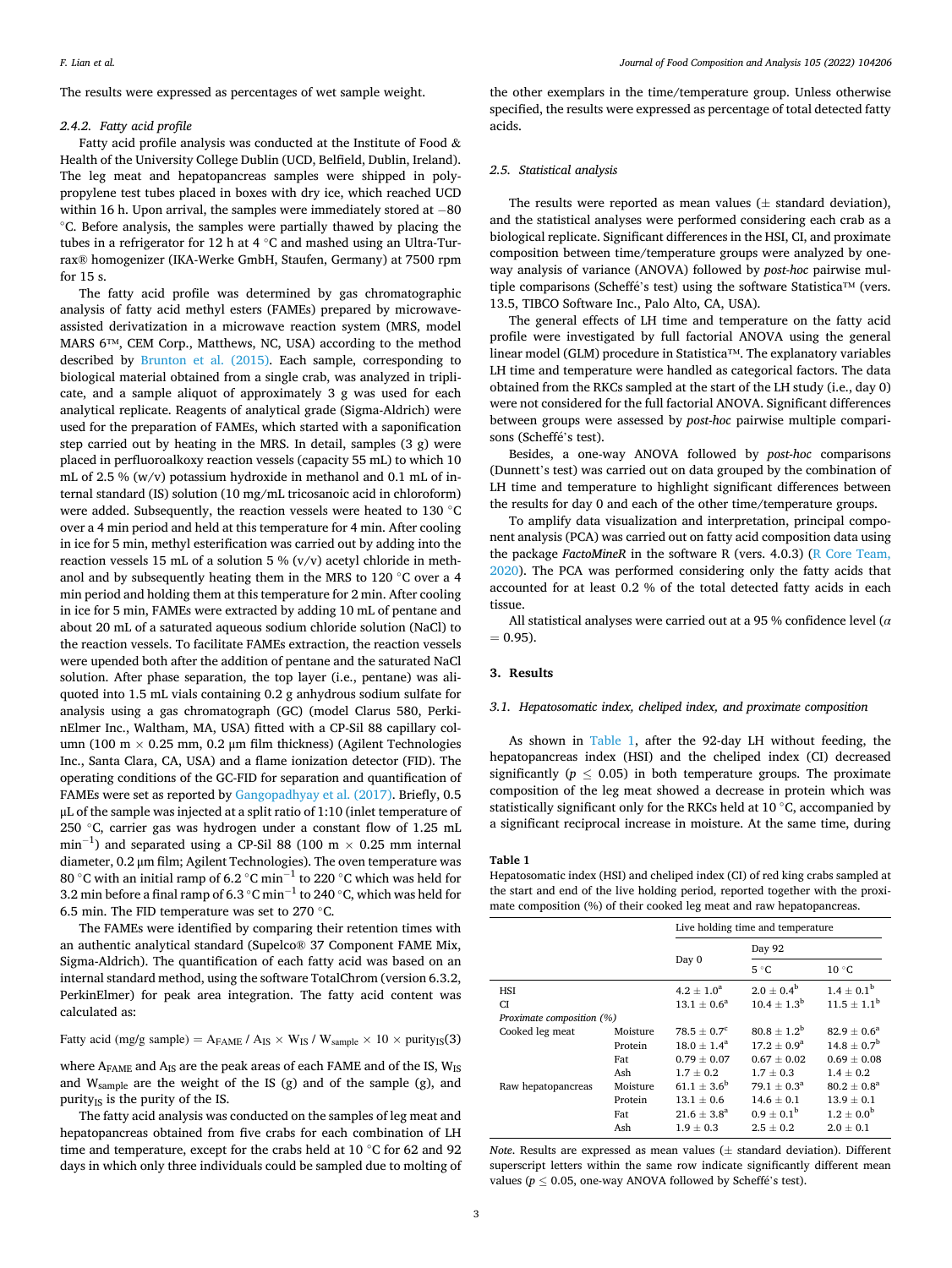LH, the fat content of the hepatopancreas decreased dramatically (by 95 %) in the RKCs held at both temperatures, also in this case compensated by an increase in the moisture content, while the protein levels remained unchanged.

#### *3.2. Fatty acid composition*

Among the fatty acids assayed in the leg meat of wild RKCs (i.e., LH day 0), polyunsaturated fatty acids (PUFAs) were present in the highest proportion (*>* 50 %), followed by monounsaturated (MUFAs) and saturated fatty acids (SFAs) (Table 2). The most abundant fatty acids (i. e.,  $\geq 2$ % of the total detected fatty acids) were palmitic (16:0), stearic (18:0), palmitoleic (16:1*n*− 7*c*), oleic (OLA, 18:1*n*− 9*c*), *cis*-vaccenic (18:1*n*− 7*c*), arachidonic (ARA, 20:4*n*− 6*c*), eicosapentaenoic (EPA, 20:5*n*− 3*c*), and docosahexaenoic (DHA, 22:6*n*− 3*c*) acid.

The fatty acid profile of the hepatopancreas of wild RKCs was characterized by a proportion of SFAs similar to that found in the leg meat but with higher MUFA and lower PUFA levels ([Table 3](#page-4-0)). In addition to the ones listed for the leg meat, the most abundant fatty acids in the hepatopancreas included gondoic (20:1*n*− 9*c*), linoleic (LA, 18:2*n*− 6*c*), eicosadienoic (20:2*n*− 6*c*), and docosapentaenoic (DPA, 22:5*n*− 3*c*) acid.

With respect to the most abundant fatty acids, in wild RKCs, the leg meat and hepatopancreas differed mainly in the relative proportions of EPA and PUFAs, which resulted higher in the leg meat, and that of 16:1*n*− 7*c*, 18:1*n*− 7*c*, and total MUFAs, which were higher in the hepatopancreas.

Among the less abundant fatty acids (i.e., *<* 2% of total detected fatty acids), the leg meat contained higher relative levels (0.97  $% \pm 0.11$ ) of heptadecenoic acid (17:1*n*−7*c*) than the hepatopancreas (0.19 %  $\pm$ 0.07), whereas the opposite was found for myristic (14:0; leg meat 0.87 % ± 0.07, hepatopancreas 1.96 % ± 0.29), elaidic (18:1*n*− 9*t*; leg meat 0.36 %  $\pm$  0.03, hepatopancreas 0.88 %  $\pm$  0.08), dihomo-γ-linolenic

(20:3*n*− 6*c*; leg meat 0.09 % ± 0.02, hepatopancreas 0.30 % ± 0.03) and docosadienoic (22:2*n*− 6*c*; leg meat 0.24 % ± 0.01, hepatopancreas 0.79 % ± 0.06) acid. Notably, γ-linolenic acid (18:3*n*− 6*c*) was found only in leg meat  $(0.15 \% \pm 0.04)$ .

Considering the most abundant fatty acids detected in the leg meat, the LH without feeding affected only EPA and DHA, which varied significantly as an effect of time. The total amount of fatty acids was significantly affected by the interaction LH time  $\times$  temperature. Compared to the value observed for wild RKCs, the total fatty acids were significantly lower in the RKCs sampled at 62 days of LH at 10 ◦C and 92 days of LH at 5 ◦C.

Compared to the leg meat, the fatty acid composition of the hepatopancreas was more substantially affected by the LH without feeding. In detail, considering the most abundant fatty acids, the relative amount of 18:0, ARA, and total omega−6 fatty acids increased with LH time and temperature under the significant combined effect of these two factors. Furthermore, the interaction LH time  $\times$  temperature was also significant for 20:1*n*− 9*c*, total MUFAs, and DHA, which all showed elevated values at day 42 (both temperatures) and 62 (5  $\degree$ C) before a sharp decrease observed at day 62 (10 $\degree$ C) and 92 (both temperatures). The opposite pattern was observed for EPA and total PUFAs. The LH temperature significantly affected the relative proportion of 16:0 and total SFAs, which were significantly lower in the RKCs held at 5 °C for 62 and 92 days compared to their wild counterparts. Besides, the LH time led to a significant increase in the PUFA/SFA ratio, along with a significant decrease in the omega− 3/omega− 6 ratio and in the relative proportion of 16:1*n*− 7*c* and 20:2*n*− 6*c*. The total amount of fatty acids detected in the hepatopancreas also varied significantly with the LH time, with the values observed at day 62 (10 $\degree$ C) and 92 (both temperatures) significantly lower than those found for the other time/temperature groups.

Principal component analysis (PCA) was performed to provide a visual overview of the changes in the fatty acid composition of the leg meat [\(Fig. 1\)](#page-4-0) and hepatopancreas [\(Fig. 2](#page-5-0)) concerning each RKC. For leg

**Table 2** 

Fatty acid composition (% of the total detected fatty acids) of cooked leg meat of the red king crabs sampled during live holding without feeding.

|                                                        | Live holding time (t) and temperature (T) |                       |                       |                      |                             |                     |                         |                        |       |              |
|--------------------------------------------------------|-------------------------------------------|-----------------------|-----------------------|----------------------|-----------------------------|---------------------|-------------------------|------------------------|-------|--------------|
| Fatty acid                                             | Day 0                                     | Day 41                |                       | Day 62               |                             | Day 92              |                         | Significance (p-value) |       |              |
|                                                        |                                           | $5^{\circ}C$          | $10^{\circ}$ C        | $5^{\circ}C$         | $10^{\circ}$ C              | 5 °C                | $10^{\circ}$ C          |                        | T     | $t \times T$ |
| 16:0                                                   | $15.4 \pm 3.1$                            | $16.0 \pm 1.2$        | $16.3 \pm 0.4$        | $16.0 \pm 1.8$       | $15.9 \pm 1.1$              | $15.4 \pm 0.3$      | $16.2 \pm 0.7$          | 0.799                  | 0.405 | 0.751        |
| 18:0                                                   | $4.1 \pm 0.4$                             | $3.8 \pm 0.3$         | $4.1 \pm 0.1$         | $4.0 \pm 0.5$        | $4.3 \pm 0.2$               | $3.9 \pm 0.3$       | $3.7 \pm 0.3$           | 0.241                  | 0.368 | 0.244        |
| $\Sigma$ SFA <sup>1</sup>                              | $22.1 \pm 0.6$                            | $22.3 \pm 1.3$        | $23.1 \pm 0.5$        | $22.3 \pm 1.3$       | $22.6 \pm 0.7$              | $21.6 \pm 0.4$      | $22.3 \pm 0.8$          | 0.233                  | 0.134 | 0.820        |
| $16:1n - 7c$                                           | $3.1 \pm 0.6$                             | $4.0 \pm 1.5$         | $3.8 \pm 1.0$         | $2.6 \pm 0.4$        | $2.9 \pm 1.4$               | $3.5 \pm 0.8$       | $4.1 \pm 0.7$           | 0.072                  | 0.602 | 0.738        |
| $18:1n-9c$ (OLA)                                       | $14.5 \pm 1.2$                            | $13.3 \pm 1.0$        | $14.3 \pm 0.8$        | $14.7 \pm 2.1$       | $15.5 \pm 1.1$              | $13.6 \pm 0.6$      | $14.9 \pm 0.7$          | 0.101                  | 0.041 | 0.909        |
| $18:1n - 7c$                                           | $6.5 \pm 1.2$                             | $7.5 \pm 1.2$         | $6.6 \pm 0.7$         | $6.2 \pm 0.4$        | $6.5 \pm 1.3$               | $7.9 \pm 0.4$       | $6.9 \pm 0.2$           | 0.051                  | 0.080 | 0.197        |
| $\Sigma M UFA^2$                                       | $27.0 \pm 1.4$                            | $27.1 \pm 1.4$        | $26.8 \pm 0.9$        | $26.1 \pm 2.9$       | $26.9 \pm 2.1$              | $27.0 \pm 0.9$      | $27.5 \pm 0.5$          | 0.676                  | 0.663 | 0.783        |
| $20:4n-6c$ (ARA)                                       | $7.6 \pm 2.3$                             | $7.3 \pm 2.8$         | $7.4 \pm 2.1$         | $7.6 \pm 2.7$        | $10.2 \pm 5.4$              | $9.0 \pm 1.7$       | $6.9 \pm 1.1$           | 0.499                  | 0.879 | 0.275        |
| $\sum (n-6)$                                           | $10.7 \pm 2.4$                            | $10.5 \pm 3.0$        | $10.8 \pm 2.0$        | $11.0 \pm 3.3$       | $13.5 \pm 5.6$              | $11.7 \pm 2.0$      | $10.2 \pm 1.3$          | 0.533                  | 0.727 | 0.421        |
| $\sum (n-6)$ (mg/100 g)                                | $50 \pm 6$                                | $48 \pm 14$           | $41 \pm 7$            | $55 \pm 15$          | $41 \pm 15$                 | $43 \pm 9$          | $39 \pm 9$              | 0.506                  | 0.089 | 0.666        |
| $20:5n-3c$ (EPA)                                       | $26.0 \pm 1.4$                            | $27.9 \pm 2.0$        | $26.6 \pm 0.9$        | $27.0 \pm 2.0$       | $27.0 \pm 1.1$              | $29.7 \pm 1.8*$     | $30.7 \pm 1.5^{*}$      | 0.002                  | 0.900 | 0.355        |
| $22:6n-3c$ (DHA)                                       | $12.8 \pm 2.1$                            | $10.9 \pm 2.1$        | $11.5 \pm 1.4$        | $12.2 \pm 2.3$       | $9.0 \pm 2.6*$              | $9.1 \pm 1.0*$      | $8.8 \pm 0.1^{*}$       | 0.050                  | 0.197 | 0.110        |
| $\sum(n-3)$                                            | $40.3 \pm 1.0$                            | $40.0 \pm 2.2$        | $39.2 \pm 1.8$        | $40.6 \pm 2.2$       | $37.0 \pm 3.0$              | $39.7 \pm 1.6$      | $40.1 \pm 1.6$          | 0.603                  | 0.134 | 0.180        |
| $\sum (n-3)$ (mg/100 g)                                | $193 \pm 34$                              | $183 \pm 24^{ab}$     | $150 \pm 17^{ab}$     | $209 \pm 37^{\rm a}$ | $116 \pm 32^{b*}$           | $144 \pm 5^{\rm b}$ | $155 \pm 46^{ab}$       | 0.422                  | 0.003 | 0.006        |
| $\Sigma$ PUFA <sup>3</sup>                             | $50.9 \pm 1.5$                            | $50.6 \pm 2.4$        | $50.1 \pm 0.6$        | $51.6 \pm 3.6$       | $50.6 \pm 2.6$              | $51.4 \pm 0.5$      | $50.2 \pm 0.9$          | 0.743                  | 0.321 | 0.942        |
| $\Sigma$ PUFA <sup>3</sup> (mg/100 g)                  | $243\pm33$                                | $231 \pm 25^{ab}$     | $192 \pm 16^{\rm b}$  | $265 \pm 41^{\rm a}$ | $157 \pm 28^{\rm b*}$       | $187 \pm 11^{b*}$   | $194 \pm 54^{ab}$       | 0.304                  | 0.001 | 0.005        |
| $\sum (n-3) / \sum (n-6)$                              | $3.9\pm0.9$                               | $4.1 \pm 1.5$         | $3.7 \pm 0.8$         | $4.0 \pm 1.2$        | $3.2 \pm 1.6$               | $3.5 \pm 0.7$       | $4.0 \pm 0.6$           | 0.798                  | 0.603 | 0.506        |
| $\Sigma$ PUFA <sup>3</sup> / $\Sigma$ SFA <sup>1</sup> | $2.3 \pm 0.1$                             | $2.3\pm0.2$           | $2.2\pm0.0$           | $2.3 \pm 0.3$        | $2.2 \pm 0.2$               | $2.4\,\pm\,0.0$     | $2.3 \pm 0.1$           | 0.509                  | 0.162 | 0.972        |
| $EPA + DHA$ (mg/100 g)                                 | $187 \pm 33$                              | $178 \pm 23^{ab}$     | $146 \pm 17^{\rm bc}$ | $202 \pm 36^{\circ}$ | $113 \pm 32^c$              | $141 \pm 5^{bc}$    | $153 \pm 45^{\rm abc}$  | 0.514                  | 0.003 | 0.006        |
| $\sum$ FAMEs <sup>4</sup> (mg/100 g)                   | $480 \pm 80$                              | $460 \pm 60^{\rm ab}$ | $380 \pm 30^{bc}$     | $510 \pm 70^a$       | $310 \pm 70$ <sup>c</sup> * | $360 \pm 20^{bc} *$ | $380 \pm 100^{\rm abc}$ | 0.262                  | 0.002 | 0.006        |

*Note*. Results are expressed as mean values (± standard deviation). Different superscript letters within the same row indicate significantly different mean values (*p* ≤ 0.05, full factorial ANOVA followed by Scheffé's test). Significant factor effects are highlighted in bold (*p* ≤ 0.05, full factorial ANOVA). The symbol (\*) indicates the mean values which are significantly different (*p* ≤ 0.05, one-way ANOVA followed by Dunnett's test) from the mean value observed at day 0.

*Abbreviations*: OLA, oleic acid; ARA, arachidonic acid; EPA, eicosapentaenoic acid; DHA, docosahexaenoic acid; SFA, saturated fatty acid; MUFA, monounsaturated

fatty acid; PUFA, polyunsaturated fatty acid; FAME, fatty acid methyl ester.<br>
<sup>1</sup> Includes also SFAs between 0.2 and 2 % (i.e., 14:0, 15:0, and 17:0) and SFAs < 0.2 % (i.e., 12:0, 20:0, and 21:0).<br>
<sup>2</sup> Includes also MUFAs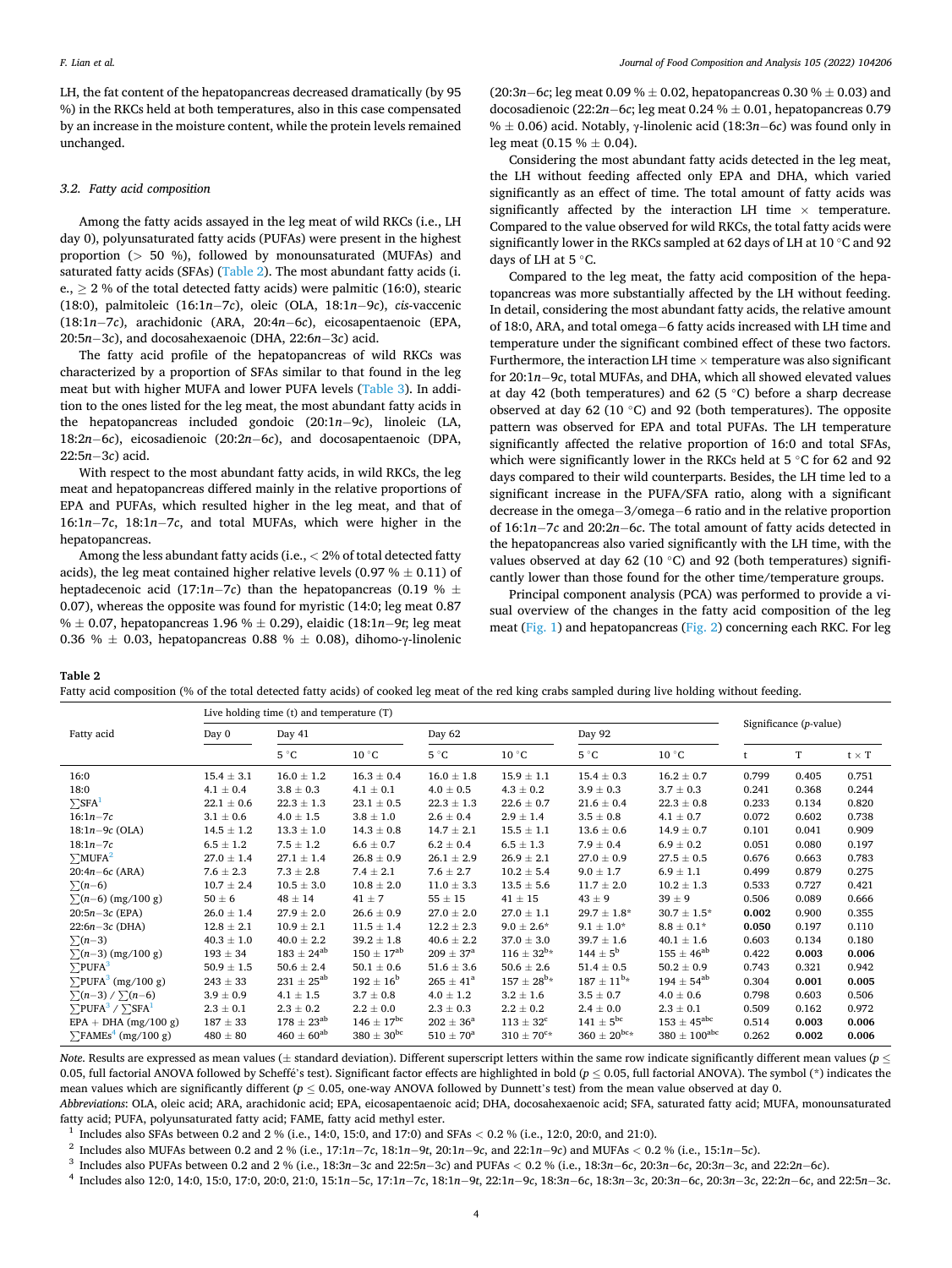## <span id="page-4-0"></span>**Table 3**

|                                                        |                | Live holding time (t) and temperature (T) |                               |                                |                          |                            |                       |                           |         |              |
|--------------------------------------------------------|----------------|-------------------------------------------|-------------------------------|--------------------------------|--------------------------|----------------------------|-----------------------|---------------------------|---------|--------------|
| Fatty acid                                             | Day 0          | Day 41                                    |                               | Day 62                         |                          | Day 92                     |                       | Significance $(p$ -value) |         |              |
|                                                        |                | $5^{\circ}$ C                             | $10^{\circ}$ C                | $5^{\circ}$ C                  | $10^{\circ}$ C           | $5^{\circ}$ C              | $10^{\circ}$ C        |                           | T       | $t \times T$ |
| 16:0                                                   | $12.9 \pm 1.0$ | $11.5 \pm 1.3$                            | $12.4 \pm 1.9$                | $10.8 \pm 0.6^*$               | $12.3 \pm 0.5$           | $10.8 \pm 0.7^*$           | $11.5 \pm 0.3$        | 0.309                     | 0.039   | 0.788        |
| 18:0                                                   | $4.9 \pm 0.6$  | $4.2 \pm 0.3^{b}$                         | $4.0 \pm 0.5^{b*}$            | $4.2 \pm 0.5^{b}$              | $6.2 \pm 0.1^{a_{*}}$    | $5.7 \pm 0.3^{a_{*}}$      | $6.1 \pm 0.3^{a_{*}}$ | < 0.001                   | < 0.001 | < 0.001      |
| $\Sigma$ SFA <sup>1</sup>                              | $21.5 \pm 1.9$ | $19.5 \pm 1.4$                            | $20.5 \pm 2.2$                | $18.7 \pm 1.2^*$               | $21.6 \pm 0.8$           | $18.5 \pm 0.8^*$           | $19.7 \pm 0.2$        | 0.253                     | 0.006   | 0.327        |
| $16:1n - 7c$                                           | $8.1 \pm 0.5$  | $7.1 \pm 2.8$                             | $6.0 \pm 2.5$                 | $4.1 \pm 0.5^*$                | $3.6 \pm 0.3*$           | $2.5 \pm 0.2^*$            | $4.3 \pm 0.4*$        | 0.002                     | 0.985   | 0.219        |
| $18:1n-9c$ (OLA)                                       | $11.6 \pm 1.9$ | $14.7 \pm 1.6$                            | $16.0 \pm 1.4*$               | $17.2 \pm 3.1*$                | $15.0 \pm 1.1$           | $14.1 \pm 0.9$             | $14.4 \pm 2.3$        | 0.199                     | 0.774   | 0.172        |
| $18:1n - 7c$                                           | $11.2 \pm 0.5$ | $10.2 \pm 3.0$                            | $7.3 \pm 1.8^*$               | $7.1 \pm 0.4*$                 | $7.3 \pm 0.2^*$          | $8.9 \pm 1.4$              | $10.2 \pm 1.3$        | 0.054                     | 0.535   | 0.054        |
| $20:1n-9c$                                             | $3.0 \pm 0.7$  | $6.1 \pm 4.0^{\rm abc}$                   | $7.7 \pm 3.6^{ab} *$          | $9.0 \pm 2.8^{\rm a} *$        | $2.4 \pm 1.6^{\rm bc}$   | $1.2 \pm 0.3^c$            | $1.1 \pm 0.1^{\circ}$ | 0.001                     | 0.141   | 0.018        |
| $\Sigma M UFA^2$                                       | $35.4 \pm 2.4$ | $39.8 \pm 3.5^{\circ}$                    | $38.6 \pm 2.7^{ab}$           | $39.7 \pm 5.5^{\circ}$         | $30.3 \pm 0.6^{\circ}$   | $29.1 \pm 1.0^{c_{\star}}$ | $32.2 \pm 2.0^{bc}$   | < 0.001                   | 0.070   | 0.005        |
| $18:2n-6c$ (LA)                                        | $1.4 \pm 0.5$  | $1.7 \pm 0.6$                             | $2.0 \pm 0.5$                 | $1.7 \pm 0.2$                  | $2.0 \pm 0.1$            | $1.4 \pm 0.4$              | $1.6 \pm 0.4$         | 0.212                     | 0.135   | 0.929        |
| $20:2n-6c$                                             | $2.5 \pm 0.9$  | $3.1 \pm 0.9$                             | $2.9 \pm 0.6$                 | $3.3 \pm 0.8$                  | $2.5 \pm 1.4$            | $1.4 \pm 0.1$              | $1.5 \pm 0.3$         | 0.001                     | 0.324   | 0.434        |
| $20:4n-6c$ (ARA)                                       | $4.5 \pm 0.7$  | $5.1 \pm 2.5^{\rm b}$                     | $4.3 \pm 2.2^b$               | $5.5 \pm 1.7^{\rm b}$          | $15.2 \pm 1.9^{a*}$      | $15.8 \pm 2.2^{a*}$        | $13.0 \pm 1.2^{a*}$   | < 0.001                   | 0.024   | < 0.001      |
| $\sum (n-6)$                                           | $9.5\pm1.6$    | $11.1 \pm 4.0^b$                          | $10.5 \pm 3.2^{\rm b}$        | $12.2 \pm 2.6^{\rm b}$         | $20.4 \pm 0.4^{a*}$      | $19.0 \pm 2.4^{a*}$        | $16.7 \pm 0.4^{ab}$ * | < 0.001                   | 0.134   | 0.003        |
| $20:5n-3c$ (EPA)                                       | $16.9 \pm 2.5$ | $13.3 \pm 3.5^{\rm bc}$                   | $10.2 \pm 1.1$ <sup>c</sup> * | $10.0 \pm 2.3^{\rm c_{\star}}$ | $15.0 \pm 3.0^{\rm abc}$ | $19.7 \pm 1.6^a$           | $18.2 \pm 0.6^{ab}$   | < 0.001                   | 0.903   | 0.005        |
| $22:5n-3c$ (DPA)                                       | $2.5 \pm 0.7$  | $1.9 \pm 0.4$                             | $1.9 \pm 0.3$                 | $1.6 \pm 0.2^*$                | $1.1 \pm 0.3^*$          | $0.9 \pm 0.2*$             | $1.0 \pm 0.2^*$       | < 0.001                   | 0.378   | 0.110        |
| $22:6n-3c$ (DHA)                                       | $13.7 \pm 2.3$ | $13.8 \pm 3.9^{ab}$                       | $17.3 \pm 2.1^a$              | $16.6 \pm 2.9^{ab}$            | $10.7 \pm 0.7^{\rm b}$   | $12.5 \pm 1.7^{ab}$        | $12.0 \pm 2.2^{ab}$   | 0.047                     | 0.353   | 0.005        |
| $\sum(n-3)$                                            | $33.6 \pm 3.8$ | $29.6 \pm 4.2$                            | $30.4 \pm 2.3$                | $29.3 \pm 4.7$                 | $27.7 \pm 1.7$           | $33.5 \pm 1.7$             | $31.5 \pm 2.4$        | 0.075                     | 0.486   | 0.604        |
| $\Sigma$ PUFA <sup>3</sup>                             | $43.1 \pm 2.6$ | $40.7 \pm 2.5^c$                          | $41.0 \pm 4.1$ <sup>bc</sup>  | $41.5 \pm 4.8$ <sup>bc</sup>   | $48.1 \pm 1.5^{ab}$      | $52.4 \pm 1.0^{a*}$        | $48.2 \pm 2.0^{ab}$   | < 0.001                   | 0.516   | 0.012        |
| $\sum(n-3) / \sum(n-6)$                                | $3.6 \pm 0.9$  | $3.0 \pm 1.3$                             | $3.1\,\pm\,0.8$               | $2.5 \pm 0.6$                  | $1.4 \pm 0.1*$           | $1.8 \pm 0.3*$             | $1.9 \pm 0.2*$        | 0.005                     | 0.292   | 0.204        |
| $\Sigma$ PUFA <sup>3</sup> / $\Sigma$ SFA <sup>1</sup> | $2.0 \pm 0.3$  | $2.1 \pm 0.1$                             | $2.0 \pm 0.4$                 | $2.2 \pm 0.2$                  | $2.2 \pm 0.2$            | $2.8 \pm 0.2^{*}$          | $2.5 \pm 0.1$         | < 0.001                   | 0.141   | 0.218        |
| $\Sigma$ FAMEs <sup>4</sup> (g/100 g)                  | $8.9 \pm 2.2$  | $8.9\pm2.3$                               | $9.5 \pm 3.9$                 | $6.3 \pm 1.4$                  | $1.7 \pm 1.2^*$          | $0.9 \pm 0.1^{*}$          | $0.8 \pm 0.2*$        | < 0.001                   | 0.140   | 0.051        |

Fatty acid composition (% of the total detected fatty acids) of raw hepatopancreas of the red king crabs sampled during live holding without feeding.

*Note*. Results are expressed as mean values (± standard deviation). Different superscript letters within the same row indicate significantly different mean values (*p* ≤ 0.05, one-way ANOVA followed by Scheffé's test). Significant factor effects are highlighted in bold (*p* < 0.05, full factorial ANOVA). The symbol (\*) indicates the mean values which are significantly different ( $p \le 0.05$ , one-way ANOVA followed by Dunnett's test) from the mean value observed at day 0.

*Abbreviations*: OLA, oleic acid; LA, linoleic acid; ARA, arachidonic acid; EPA, eicosapentaenoic acid; DHA, docosahexaenoic acid; DPA, docosapentaenoic acid; SFA,

saturated fatty acid; MUFA, monounsaturated fatty acid; PUFA, polyunsaturated fatty acid; FAME, fatty acid methyl ester.<br>
<sup>1</sup> Includes also SFAs between 0.2 and 2 % (i.e., 14:0, 15:0, and 17:0) and SFAs < 0.2 % (i.e., 12:



**Fig. 1.** Loading (A) and score (B) plot obtained by principal component analysis of the fatty acid composition of cooked leg meat. The LH time and temperature are represented as supplementary explanatory variables (i.e., factors).

meat data, the first (PC-1) and the second (PC-2) principal components accounted cumulatively for 44.7 % of the variance, as illustrated by the loading plot in Fig. 1A. The effect of LH time (standardized loadings: PC-1 − 0.66, PC-2 − 0.39) accounted for a larger share of variance compared to the effect of LH temperature (standardized loadings: PC-1 − 0.10, PC-2 − 0.20). The score plot given in Fig. 1B revealed clustering of the observations relevant to RKCs held for 92 days at both temperatures. For hepatopancreas data, 62.0 % of the variance was described by the first two principal components as depicted by the loading plot in [Fig. 2A](#page-5-0). The total variance could be ascribed mainly to the effect of LH time (standardized loadings:  $PC-1 - 0.58$ ,  $PC-2 - 0.61$ ) rather than to that of LH temperature (standardized loadings: PC-1 −

0.04, PC-2  $-$  0.04). As illustrated by the score plot given in [Fig. 2](#page-5-0)B, the RKCs held for 62 days at 10 ◦C and for 92 days at both temperatures clustered along PC-1.

## **4. Discussion**

## *4.1. Wild red king crab*

The proximate composition of the leg meat and hepatopancreas of wild RKC (i.e., LH day 0) reflected their biological function as reserves compartments of protein and fat, respectively (Sánchez-Paz et al., 2006). Similar proportions of proximate composition of leg meat have been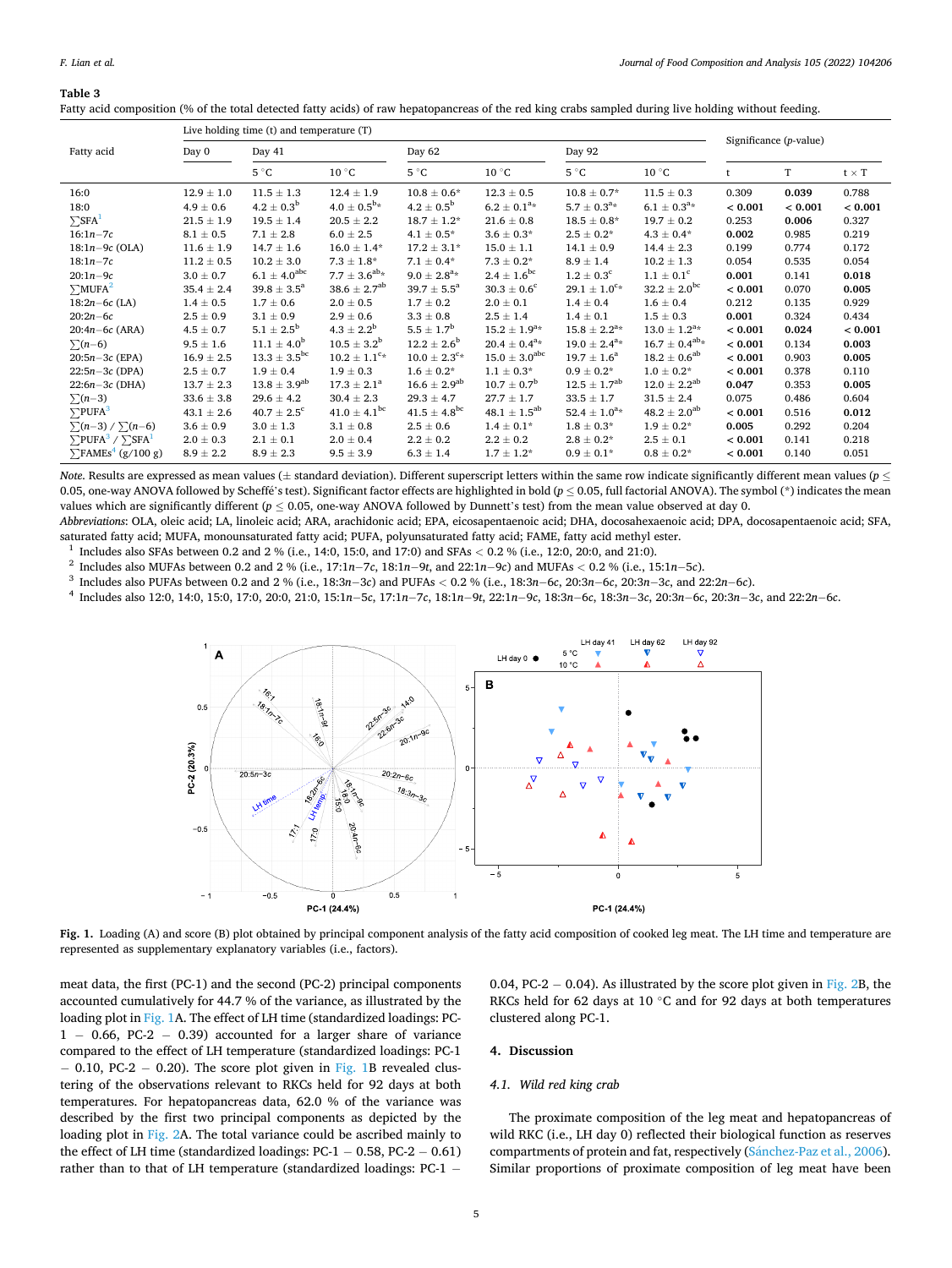<span id="page-5-0"></span>

**Fig. 2.** Loading (A) and score (B) plot obtained by principal component analysis of the fatty acid composition of raw hepatopancreas. The LH time and temperature are represented as supplementary explanatory variables (i.e., factors).

previously reported for cooked intermolt RKC [\(Krzeczkowski et al.,](#page-9-0)  [1971;](#page-9-0) [Lian et al., 2021b](#page-9-0)) and southern king crab (*Lithodes santolla*) ([Lorenzo et al., 2021](#page-9-0); Risso & [Carelli, 2012](#page-9-0)). Concerning the hepatopancreas, the lipid content of our samples was, respectively, similar to and lower than that of RKCs harvested in the summer and autumn in different Alaskan locations ([Reppond, 2009\)](#page-9-0). The hepatopancreas lipid content and fatty acid profile have been proposed as valuable indicators in assaying the health status of stocks of various Arctic crabs [\(Reppond,](#page-9-0)  [2009; Solstad et al., 2021](#page-9-0)).

The fatty acid profile of the leg meat and hepatopancreas differed essentially in the relative level of MUFAs, which was higher in the hepatopancreas, and of PUFAs, which was higher in the leg meat. This is probably due to the fact that MUFAs function as long-term storage lipids, while PUFAs, especially the highly unsaturated and long-chain ones, are mainly regarded as structural lipids (Sacristán [et al., 2017\)](#page-9-0). Moreover, the variability in the results between samples of different individuals was lower for leg meat compared to hepatopancreas, which can be explained by the fact that the hepatopancreas is inherently a more heterogeneous tissue matrix and responds more sensitively than the leg muscle to variations experienced by decapod crustaceans in their natural environment [\(Barrento et al., 2009;](#page-8-0) [Munian et al., 2020\)](#page-9-0).

It is well known that the fatty acid composition of decapod crustaceans, including RKC, can be affected directly or indirectly by a series of factors, including the sex, maturity stage, time from ecdysis, physiological state, and the specific availability of food items in their environment (Stevens & [Jewett, 2014](#page-10-0)). Adult RKCs are omnivores, opportunistic, and generalist predators, feeding on the most abundant benthic organisms [\(Sundet, 2014](#page-10-0)). Studies on the feeding behavior and predatory effect of RKC in the Barents Sea showed that RKC feeds preferably on mollusks (e.g., bivalves and gastropods) and echinoderms (e.g., sea urchins), but also on worms (e.g., polychaetes and sipunculids), crabs, and fish [\(Britayev et al., 2010;](#page-8-0) Jørgensen & [Nilssen, 2011](#page-9-0)). The foraging activity of RKC is linked to the composition of benthic communities in various locations of the Barents Sea ([Anisimova](#page-8-0) & Lubin, [2008;](#page-8-0) [Falk-Petersen et al., 2011](#page-9-0)). As an example, Dal'nezelenetskaja Bay was found to be substantially more densely populated by sea urchins than other areas of the Kola region [\(Pavlova, 2009\)](#page-9-0), whereas in the Varangerfjord area (Norwegian coast), the soft-bottom fauna was particularly impoverished of echinoderms, larger mollusks, and polychaetes [\(Oug et al., 2011](#page-9-0)).

The fatty acid profile of the leg meat and hepatopancreas of RKC harvested in Norwegian waters of the Barents Sea was similar to that reported for RKC harvested in other areas, although with some differences in the relative SFA, MUFA, and PUFA levels. Specifically,

compared to our results, in RKC harvested in the Russian waters of the Barents Sea (Dal'nezelenetskaja Bay), the raw leg muscle of male individuals contained higher proportions of SFAs (increase (↑) by 5.5 percentage points (p.p.)) and PUFAs (↑ 4.3 p.p.) but lower MUFAs (decrease (↓) by 9.8 p.p.) ([Dvoretsky et al., 2021\)](#page-8-0). In contrast, the hepatopancreas (female and male individuals considered together) contained higher proportions of SFAs (↑ 7.4 p.p.) but lower content in MUFAs (↓7.7 p.p.) and around the same level of PUFAs (Dvoretsky et al., [2020\)](#page-8-0). [Latyshev et al. \(2009\)](#page-9-0) analyzed male RKCs harvested in the Tartar Strait (Sea of Japan), and compared to our study, they found lower proportional levels of SFAs (↓ 4.0 p.p.) and PUFAs (↓ 2.3 p.p.) in the raw leg muscle and lower relative content in PUFAs (↓ 4.0 p.p.) in the hepatopancreas although with a proportion (6.5–7.0 %) of detected fatty acids not assigned to any of the saturation classes. Notably, compared to Dal'nezelenetskaja Bay RKCs, our leg meat samples were lower in relative content ( $\downarrow$  2.9 p.p.) in 18:0 but richer ( $\uparrow$  3.0 p.p.) in OLA ([Dvoretsky et al., 2021\)](#page-8-0), whereas our hepatopancreas samples presented a lower content in 18:0 ( $\downarrow$  3.0 p.p.) ([Dvoretsky et al., 2020\)](#page-8-0). Furthermore, compared to Sea of Japan RKCs, higher relative levels of ARA (↑ 3.5 p.p.) and 16:1*n*− 7*c* (↑ 3.5 p.p.) were found in our leg meat and hepatopancreas samples, respectively [\(Latyshev et al., 2009\)](#page-9-0).

Decapod crustaceans have a limited ability to biosynthesize linoleic (omega− 6) and linolenic (omega− 3) PUFA families [\(Munian et al.,](#page-9-0)  [2020\)](#page-9-0). Dietary essential fatty acids (EFAs) such as DHA, EPA, and ARA are typically synthesized by primary producers such as phytoplankton and microalgae and then bioaccumulated through higher trophic levels of the food web ([Parrish, 2009\)](#page-9-0). Among potential RKC preys, it has been reported that polychaetes are deficient in DHA ([Thomas et al., 2020](#page-10-0)), sea urchins are rich in EPA [\(Rocha et al., 2019](#page-9-0)), and macroalgae are high in ARA levels ([Copeman et al., 2012\)](#page-8-0), whereas echinoderms such as brittle stars (Ophiuroidea) provide high levels of EPA and low levels of DHA and ARA ([Graeve et al., 1997\)](#page-9-0). The fatty acid profile of RKC harvested in different geographical areas or at different depths will reflect the composition of the species that constitute the food base of the crab in the specific biocenosis ([Dvoretsky et al., 2020\)](#page-8-0). This trophic relationship will result particularly evident for the EFAs.

#### *4.2. Effect of time and temperature during live holding without feeding*

It is well documented that long-term starvation is tolerated by decapod crustaceans ([Albalat et al., 2019](#page-8-0); [Siikavuopio et al., 2019](#page-9-0); [Watts et al., 2014](#page-10-0)), including king crab species (Sacristán et al., 2019; [Siikavuopio et al., 2016\)](#page-9-0). In the absence of food resources, crustaceans must rely on their energetic reserves (i.e., glycogen, protein, and fat) to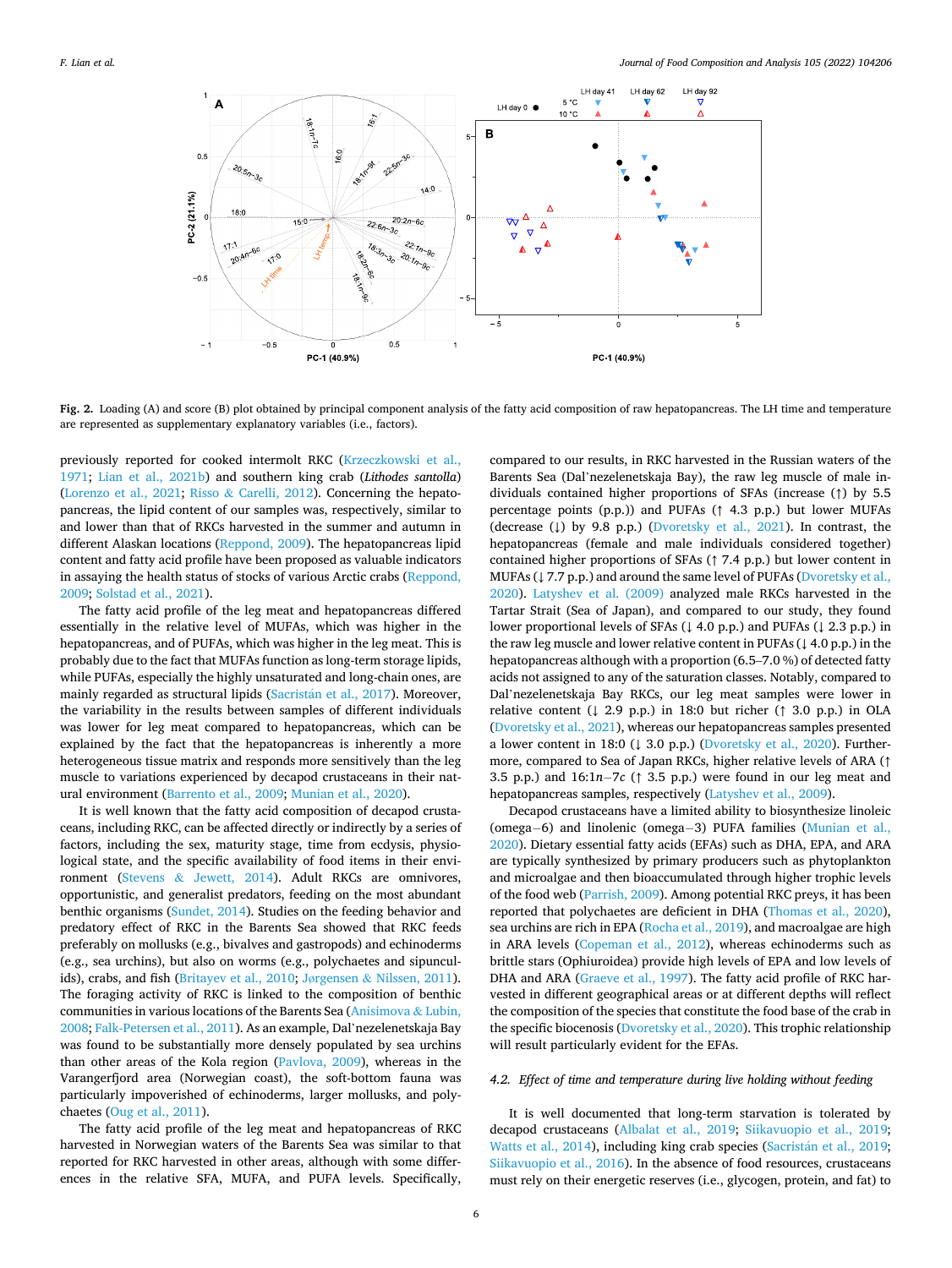maintain metabolic functionality and survive ([Mcleod et al., 2004](#page-9-0)). The changes in tissue composition during starvation can indicate both the sequence of utilization and the level of depletion of various body reserves, with a large diversity of responses exhibited among crustaceans (Sacristán [et al., 2017](#page-9-0)).

Examining the HSI and proximate composition results ([Table 1\)](#page-2-0), it is clear that RKC resorted massively to utilizing the fat reserves stored in the hepatopancreas during LH without feeding, irrespective of the temperature. This agrees with the recent findings of Sacristán et al. [\(2020\),](#page-9-0) showing that lipids constitute the most important energetic reserve in adult *L*. *santolla*. Nonetheless, it should be noted that, at the same time, RKC catabolizes the muscle tissue of the appendages as shown by the decrease in the CI ([Table 1](#page-2-0)) and by the leg meat content data reported by [Lorentzen et al. \(2019\)](#page-9-0) for the RKCs, object of the same LH experiment. It has been hypothesized that muscle atrophy can be a route for crustacean decapods for mobilizing proteins not only to obtain energy from amino acid catabolism but also to ensure the availability of building blocks for the synthesis of the enzymes required for metabolic pathways (Sacristán [et al., 2017\)](#page-9-0). Supporting this hypothesis, in the present study, hepatopancreas protein levels remained unchanged throughout the LH period. Accordingly, no significant changes were reported in the relative protein content of hepatopancreas of false southern king crab (*Paralomis granulosa*) and *L. santolla* after short (12 days) and long (60 days) starvation periods, respectively ([Comoglio](#page-8-0)  [et al., 2008; Comoglio et al., 2005;](#page-8-0) Sacristán et al., 2019).

The LH temperature significantly affected the relative protein levels of the leg meat, as significantly lower values were found in the RKCs at 10 ◦C compared to 5 ◦C at the end of the LH period ([Table 1\)](#page-2-0). Corre-spondingly, [Albalat et al. \(2019\)](#page-8-0) reported that high LH temperature (12 ◦C) exacerbated the changes in the proximate composition of European lobster (*Homarus gammarus*) tissues during starvation, indicating that temperature is a crucial environmental factor eliciting higher energy requirements upon the combination with the absence of feeding. Starved RKCs appear to be susceptible to the influence of temperature with regard to changes in relative proximate composition and meat content of walking legs [\(Lorentzen et al., 2019\)](#page-9-0), especially if compared to other crab species potentially interacting in the same habitat, such as snow crab (*Chionoecetes opilio*) [\(Hardy et al., 2000; Lorentzen et al., 2020\)](#page-9-0).

Among lipids, the metabolism during starvation is mainly centered around fatty acids, as they are key constituents of triacylglycerols (TAGs), the major storage lipid class in crustaceans, and phospholipids (PLs), building blocks of cellular membranes. Fatty acids play a prominent role in the provision of energy with interspecific differences in their pattern of utilization or retention ([Copeman et al., 2012](#page-8-0)).

The present study showed that, during starvation, the changes in terms of the absolute content and in the profile of the fatty acids in the muscle tissue were small, especially if compared with the hepatopancreas. This confirms the contention, previously reported also for other crab species, that the hepatopancreas is the central organ for the catabolism of fatty acids during starvation ([Ding et al., 2017](#page-8-0); [Wen et al.,](#page-10-0)  [2006\)](#page-10-0). In detail, in the leg muscle, the fatty acids with the highest and fastest degree of depletion were 14:0, 20:1*n*− 9*c*, DHA, and DPA, whereas the highest levels of retention over time were observed for 17:0, 17:1*n*− 7*c*, LA, and EPA ([Fig. 1](#page-4-0)A). In the hepatopancreas, 17:0, 17:1*n*− 7*c*, 18:0, and ARA were spared from the catabolism mainly at the expense of 14:0, 16:0, 16:1*n*− 7*c*, 18:1*n*− 9*t*, and DPA, which were rapidly utilized during starvation ([Fig. 2A](#page-5-0)). It is interesting to note that 17:0 and 17:1*n*− 7*c* were among the retained fatty acids in both tissues during starvation. These fatty acids are typically of bacterial origin ([Copeman et al., 2012\)](#page-8-0), and it can be hypothesized that they were incorporated by RKCs after feeding on biofilms that possibly foul the containers used for LH.

Furthermore, the depletion of specific SFAs and MUFAs, along with DPA in both tissues, is in agreement with the pattern of fatty acid mobilization reported for leg muscle and hepatopancreas of *P*. *trituberculatus* and juvenile *E*. *sinensis* during a starvation period of 30 and 70

days, respectively [\(Ding et al., 2017;](#page-8-0) [Wen et al., 2006\)](#page-10-0). SFAs and MUFAs are associated primarily with storage lipids (i.e., TAGs), which can be catabolized via the β-oxidation pathway, acting as energy reserves ([Auerswald et al., 2009\)](#page-8-0). The DPA is an omega− 3 EFA; hence its relative decrease with LH time can be considered a direct effect of the absence of feeding. Although not investigated as beyond the scope of the study, it should be highlighted that mitochondrial β-oxidation of fatty acids can lead to the formation of intermediary metabolites that, if accumulated above critical concentration thresholds, may affect the flavor of the meat ([Yuan et al., 2021](#page-10-0); [Zhuang et al., 2016\)](#page-10-0).

Notably, the other major EFAs, namely ARA, EPA, and DHA, classically mainly associated with membrane lipids (i.e., PLs), showed contrasting alteration patterns during LH and between the sampled tissues. In the leg muscle, ARA and EPA were conserved while DHA was mobilized. In the hepatopancreas, ARA was selectively retained; EPA first was preferentially utilized until day 62 at 5 ◦C and day 41 at 10 ◦C before being conserved until the end of the LH period, whereas the opposite trend was observed for DHA. This may be linked to overcompensation mechanisms that maximize the sequestering of different EFAs according to their biochemical function during LH without feeding (Thériault  $\&$ [Pernet, 2007\)](#page-10-0). ARA and EPA are precursors to eicosanoids, a class of biologically active hormones that includes prostaglandins, leukotrienes, and thromboxanes, responsible for a series of physiological processes ranging from ionic regulation to stress response [\(Beder, 2015\)](#page-8-0). Given its structure, DHA ensures the functionality and integrity of biological membranes, facilitating rapid conformational changes in membrane proteins (Thériault & [Pernet, 2007\)](#page-10-0). Moreover, DHA constitutes a large part of the lipoprotein complexes that act as carriers in the mobilization of lipids ([Glencross, 2009\)](#page-9-0). [Wang et al. \(2021\)](#page-10-0) have suggested that high hepatopancreas DHA levels are required to maintain essential functions in mud crab (*Scylla paramamosain*) with some capacity for the synthesis of DHA from EPA via the Sprecher pathway [\(Sprecher, 2000\)](#page-9-0). It can be hypothesized that the proportions of EPA and DHA fluctuate in relation to different levels of physiological stress induced by prolonged LH without feeding, as shown by the capacity of whiteleg shrimp (*Litopenaeus vannamei*) to retain these two EFAs to modulate cellular and biochemical parameters under stressful conditions ([Mercier et al.,](#page-9-0)  [2009\)](#page-9-0).

In both tissues, the data variation explained by the effect of LH time was, in general, prominent compared to that accounted for by temperature [\(Fig. 1A](#page-4-0) and 2A). Nonetheless, in the space delimited by the PC-1 and PC-2 axes, the hepatopancreas samples for the groups day  $62/10\degree$ C, day 92/5 ◦C, and day 92/10 ◦C clustered together and separately from the observations relevant to the other time/temperature groups ([Fig. 2B](#page-5-0)). This indicates that, in the hepatopancreas, high temperature (10 ◦C) was an important factor in accelerating changes in the fatty acid profile occurring between day 42 and 62, which at a lower temperature (5 ◦C) would occur at a later stage of the LH (between day 62 and 92). Specifically, the major changes observed in these time intervals at the two different temperatures were a drastic depletion in the total fatty acid content and a decrease in the omega− 3/omega− 6 ratio driven mainly by the sharp increase in the relative levels of ARA. It is interesting to note that, by contrast, the omega− 3/omega− 6 ratio of the leg meat was not affected by LH without feeding. Moreover, in the hepatopancreas, the same time intervals were the turning point for a series of  $C_{18-22}$ unsaturated fatty acids (i.e., OLA, LA, 18:3*n*− 3*c*, 20:1*n*− 9*c*, 20:2*n*− 6*c*, and 22:1*n*− 9*c*), which first were preferentially retained but then utilized ([Fig. 2B](#page-5-0)).

As reported by [Lorentzen et al. \(2019\)](#page-9-0), RKCs in the same LH experiment showed a significant decrease in the leg meat content as early as at LH day 42. A marked drop in meat content was observed between 42 and 62 days of LH for the RKCs kept at 10  $^{\circ}$ C, whereas in the corresponding RKCs kept at 5 °C the leg meat content decreased sharply only between 62 and 92 days of LH. Combining this information with the results of the present study, it can be hypothesized a shift in the catabolic strategies adopted by RKC to cope with starvation in correspondence to a critical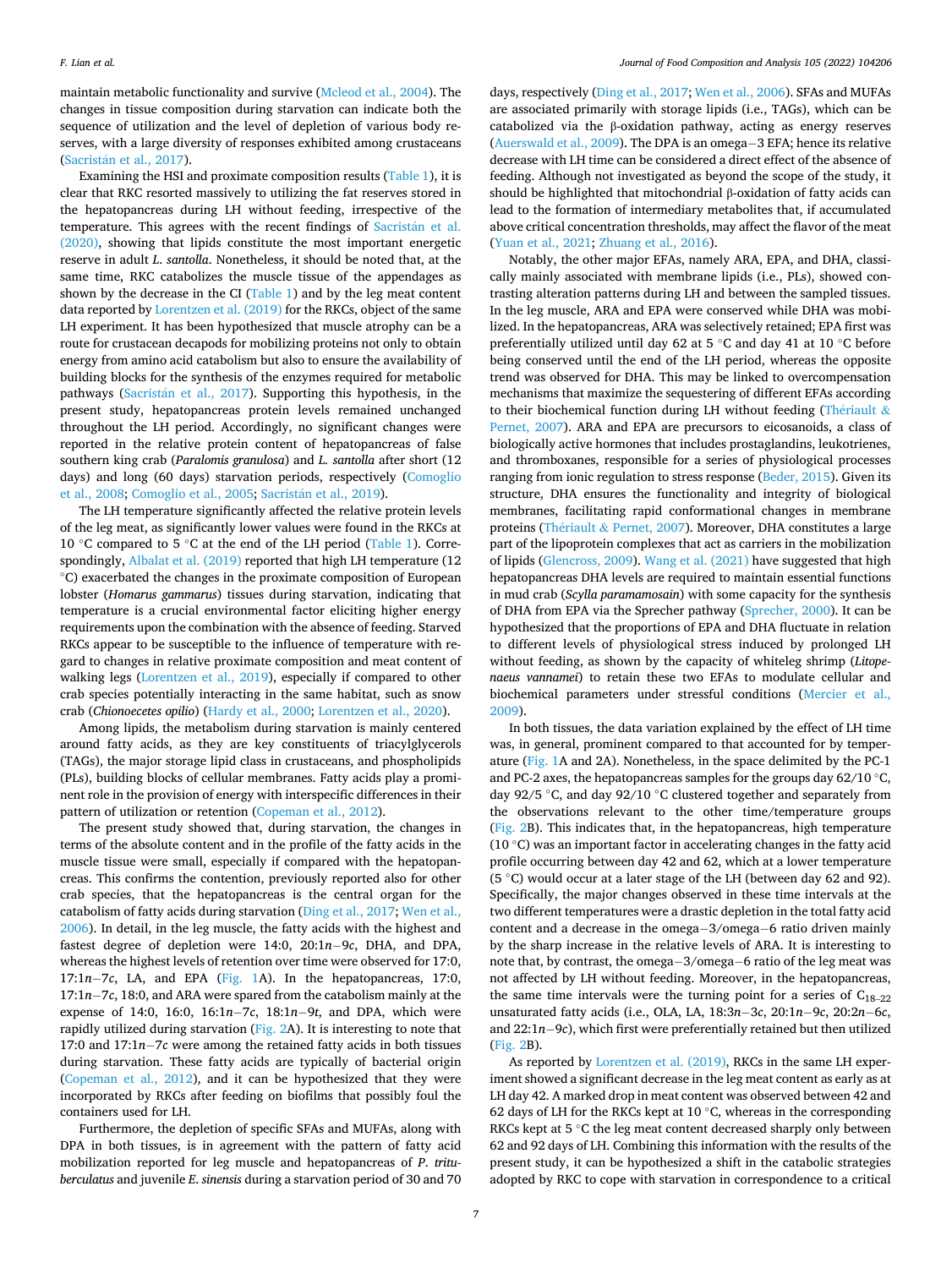LH time. This specific time window is identifiable between 42 and 62 days at 10 ◦C and between 62 and 92 days at 5 ◦C. During LH without feeding, first RKC preferentially mobilizes SFAs and MUFAs, such as 16:1*n*− 7*c*. Parallelly, RKC catabolizes the muscle tissue of walking legs and then, as the starvation period continues, a larger share of hepatopancreas fatty acids, including increasing proportions of C18 PUFAs and other longer-chain unsaturated fatty acids. In this way, high-energy lipids are oxidized to supply the additional energy demand required by LH without feeding conducted for a prolonged time or for a shorter time but at a high temperature. This catabolic pattern appears to be in line with the findings described initially by [Ritar et al. \(2003\)](#page-9-0) for spiny lobster (*Jasus edwardsii*) in the larval stage, in which lipid and protein metabolic reserves were mobilized in an orderly sequence leaving the breakdown of highly-unsaturated fatty acids to the last stage prior to death.

## *4.3. Nutritional value of cooked leg meat*

Crab meat is particularly appreciated for its nutritional value, conferred primarily by the high content in PUFAs, especially in the omega-3 fatty acids EPA and DHA (Gökoğlu, 2021). Humans cannot synthesize these fatty acids in quantity sufficient to guarantee optimal physiological performance ([Arts et al., 2001\)](#page-8-0). Aquatic food products rich in omega− 3 fatty acids are therefore recommended as part of a healthy diet in light of nutritional benefits, including positive effects on the cardiovascular system ([WHO/FAO, 2011\)](#page-10-0) and against neurodegenerative diseases such as Alzheimer's disease (Lorente-Cebrián et al., 2015), along with anti-inflammatory and immunomodulatory properties (e.g., among others, therapeutical potential against inflammatory bowel disease and beneficial interplay with gut microbiota) [\(Parolini, 2019\)](#page-9-0).

In this regard, a daily intake of 250–1000 mg of EPA and DHA together with a general omega− 3/omega− 6 ratio close to 1 or higher is recommended (Saini & [Keum, 2018](#page-9-0)). Moreover, according to European food legislation, food products in which the sum of EPA and DHA is at least 80 mg per 100 g and per 100 kcal meet the requirement for bearing the label claim *high in omega*–*3 fatty acids* [\(Commission Regulation \(EU\)](#page-8-0)  [No. 116/2010\)](#page-8-0), which may be appealing from a marketing standpoint. The leg meat samples of the present study were characterized by good nutritional value and eligible for the above-mentioned label claim (EPA  $+$  DHA  $=$   $186\pm33$  mg  $100$  g $^{-1}$ ). It is noteworthy that the levels of EPA  $+$ DHA remained over the threshold for the omega-3 label claim

throughout the LH period, with individual crab values ranging 93–238 mg 100  $g^{-1}$ . At the same time, LH without feeding did not significantly alter the omega− 3/omega− 6 ratio, with individual crab values varying between 1.7 and 6.4.

As summarized in Table 4, in our samples, the omega− 3/omega− 6 ratio and relative and absolute EPA and DHA levels of leg meat were in line with those reported in the literature for edible tissue extracted from the appendages of king crabs and other commercially important crab species harvested in Europe.

#### *4.4. Implications for live holding management*

The optimization of LH practices is a key element for the success of the Norwegian crab industry operating with live export of adult RKC. In this regard, LH management should be directed to maintaining acceptable animal welfare status while ensuring quality levels closer to those typical of wild RKC (Siikavuopio & [James, 2015\)](#page-9-0). An understanding of the mechanisms linked to the resistance of RKC to starvation is a relevant tool not only to investigate the feasibility of conducting LH without feeding but also for the development of tailored feeding protocols ([Calvo](#page-8-0)  [et al., 2017\)](#page-8-0).

The present study has provided insights into the nutritional requirement linked to fatty acid utilization during LH without feeding. Notably, the cooked leg meat, which constitutes the primary edible tissue in RKC, maintained its nutritional quality features relative to the fatty acid composition throughout the entire three-month starvation period. Parallelly, the monitoring of the changes in the fatty acid composition of the hepatopancreas revealed a specific utilization pattern where SFAs and specific MUFAs, such as 16:1*n*− 7c and 18:1*n*− 9*t*, as well as DPA, were preferentially catabolized at the beginning of the starvation period, followed by a shift to a higher mobilization of  $C_{18-22}$  unsaturated fatty acids at a later stage. This indicated that RKC would require to be supplied with feed containing not only adequate levels of EFAs but also the specific fatty acids matching the utilization sequence elucidated by LH without feeding.

While the information provided by the present study constitutes a first background piece of knowledge for feed development, a better understanding of the biochemical processes involved in the starvationcoping mechanisms is warranted. Besides, an important aspect to consider in crab LH practices is the impact that starvation or feeding may have on the flavor profile of the meat due to the potential presence

#### **Table 4**

Overview of literature data on nutritionally important fatty acids in edible tissues extracted from the appendages of king crabs and other commercial crab species harvested in Europe.

| Species                                       | Harvest area                                   | Sample                                 | <b>EPA</b><br>(%)              | <b>DHA</b><br>(%) | $EPA + DHA$<br>(mg/100 g) | $\sum (n-3)$ /<br>$\sum (n-6)$ | References                 |
|-----------------------------------------------|------------------------------------------------|----------------------------------------|--------------------------------|-------------------|---------------------------|--------------------------------|----------------------------|
|                                               | North Cape, Barents Sea, Norway                | Cooked leg meat                        | $26.0 \pm$<br>1.4              | $12.8 \pm$<br>2.1 | $186.5 \pm 33.1$          | $3.9 \pm 0.9$                  | Present study              |
| Red king crab (Paralithodes<br>camtschaticus) | Dal'nezelenetskaja Bay, Barents<br>Sea, Russia | Raw leg muscle                         | $27.9 +$<br>0.7                | $13.2 \pm$<br>0.3 | 117.6                     | $3.7 \pm 0.1$                  | Dvoretsky et al.<br>(2021) |
|                                               | Tartar Strait, Sea of Japan                    | Raw leg muscle                         | 31.1                           | 9.8               | na                        | 7.0                            | Latyshev et al.<br>(2009)  |
| Southern king crab (Lithodes<br>santolla)     | San Jorge Gulf, Argentina                      | Cooked claw, leg, and<br>shoulder meat | $21.8 \pm$<br>0.5              | $13.5 \pm$<br>0.5 | 269.0                     | 3.6                            | Risso & Carelli<br>(2012)  |
| Atlantic spider crab (Maja<br>brachydactyla)  | English Channel                                | Raw claw and leg muscle                | $22.1 \pm$<br>1.2              | $12.5 \pm$<br>0.4 | $69.7 \pm 2.1$            | $5.2 \pm 0.1$                  | Marques et al.<br>(2010)   |
| Blue crab (Callinectes sapidus)               | Akyazan Lagoon, Turkey                         | Cooked claw meat                       | $10.6 \pm$<br>0.2              | 5.9 $\pm$<br>0.1  | na                        | 2.3                            | Celik et al. (2004)        |
| Edible crab (Cancer pagurus)                  | Scottish coast and English<br>Channel          | Raw muscle                             | $21.4 \pm$<br>2.5              | $11.4 \pm$<br>1.2 | na                        | $3.8 \pm 0.4$                  | Barrento et al.<br>(2010)  |
|                                               | Irish Sea, Ireland                             | Cooked claw meat                       | $24.3 \pm$<br>$2.2\phantom{0}$ | $11.8 \pm$<br>0.6 | $107.0 \pm 10.0$          | $4.4 \pm 0.4$                  | Lian et al.<br>(2021a)     |
| Green crab (Carcinus<br>mediterraneus)        | Tunisian Mediterranean coast                   | Raw claw muscle                        | $9.1 \pm$<br>0.5               | $10.3 \pm$<br>0.5 | na                        | 1.5                            | Cherif et al.<br>(2008)    |
| Vernal crab (Liocarcinus<br><i>vernalis</i> ) | Adriatic Sea, Italy                            | Raw edible tissue                      | $24.2 \pm$<br>2.0              | $16.5 \pm$<br>1.9 | $224.6 \pm 61.0$          | $4.8 \pm 0.4$                  | Balzano et al.<br>(2017)   |

*Note*. EPA, eicosapentaenoic acid; DHA, docosahexaenoic acid; na = not available.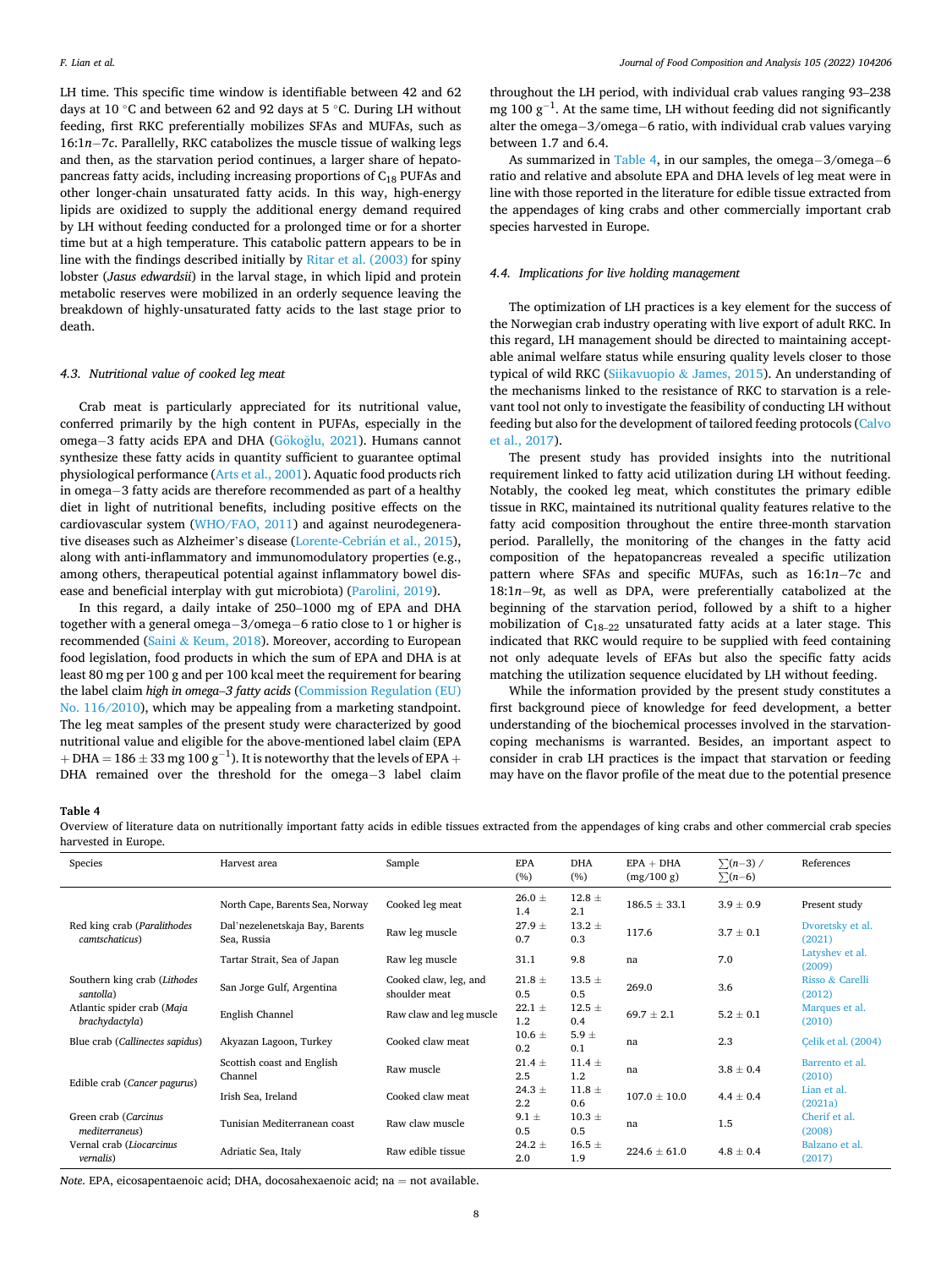<span id="page-8-0"></span>of different taste- and odor-active compounds forming via different metabolic pathways [\(Ma et al., 2017](#page-9-0); [Xu et al., 2021](#page-10-0); [Yuan et al., 2021](#page-10-0); [Zhuang et al., 2016](#page-10-0)). In light of these considerations, future studies should, therefore, not only have a focus on the hepatopancreas histochemistry and lipid class composition but also stretch into the area of metabolomics combined with the study of volatile organic compounds for assessing the impact of LH on the eating quality of the meat.

#### **5. Conclusion**

Limited quantitative and qualitative alterations could be observed in the fatty acid profile of cooked leg meat, which retained its nutritional value in terms of omega−3 fatty acid content throughout the live holding (LH) period at both temperatures.

In contrast, the fatty acid composition of raw hepatopancreas was severely affected by the time of LH without feeding, with substantial changes occurring especially between 41 and 62 days of LH at 10 ◦C and between 62 and 92 days of LH at 5 ◦C. Saturated fatty acids, docosapentaenoic acid (22:5*n*− 3*c*), and specific monounsaturated fatty acids, such as palmitoleic (16:1*n*− 7*c*) and elaidic (18:1*n*− 9*t*) acid, were preferentially utilized at the beginning of the starvation period, followed by the mobilization of a series of  $C_{18-22}$  unsaturated fatty acids. As expected, essential long-chain highly-unsaturated fatty acids were preferentially conserved during LH, especially arachidonic (20:4*n*− 6*c*) and eicosapentaenoic acid (20:5*n*− 3*c*).

The reported changes in the fatty acid profile may constitute baseline information that can be exploited for selecting or designing suitable feed for red king crab during LH at different temperatures.

## **CRediT authorship contribution statement**

**Federico Lian:** Conceptualization, Methodology, Formal analysis, Investigation, Writing - original draft, Writing - review  $\&$  editing, Visualization. **Sten I. Siikavuopio:** Conceptualization, Methodology, Resources, Writing - original draft, Writing - review  $\&$  editing, Supervision, Funding acquisition. **Sabine M. Harrison:** Methodology, Formal analysis, Investigation, Writing - original draft, Writing - review  $\&$ editing. **Birthe Vang:** Formal analysis, Writing - original draft, Writing review & editing, Visualization. **Nigel P. Brunton:** Conceptualization, Methodology, Resources, Writing - original draft, Writing - review & editing, Supervision. **Margrethe Esaiassen:** Conceptualization, Writing - original draft, Writing - review & editing, Supervision. **Grete Lorentzen:** Conceptualization, Methodology, Writing - original draft, Writing - review & editing, Supervision, Project administration, Funding acquisition.

## **Declaration of Competing Interest**

The authors report no declarations of interest.

#### **Acknowledgments**

This study was supported by *Regionale forskningsfond (RFF) Nord-Norge* (Regional research fund of north Norway, project no. 282453). The authors are grateful to Anette Hustad and Elin Sandaker (both affiliated with Nofima, Tromsø) for technical assistance in performing the experiments.

#### **References**

- Albalat, A., Johnson, L., Coates, C.J., Dykes, G.C., Hitte, F., Morro, B., Dick, J., Todd, K., Neil, D.M., 2019. The effect of temperature on the physiological condition and immune-capacity of European lobsters (*Homarus gammarus*) during long-term starvation. Front. Mar. Sci. 6, 281 <https://doi.org/10.3389/fmars.2019.00281>.
- Anisimova, N., Lubin, P., 2008. The red king crab and benthos communities. In: Sundet, J.H., Berenboim, B. (Eds.), Research on the Red King Crab (Paralithodes camtschaticus) from the Barents Sea in 2005–2007, pp. 28–32. IMR/PINRO Joint

report series 3-2008. Retrieved April 01, 2021 from: [https://imr.brage.unit.no/imr](https://imr.brage.unit.no/imr-xmlui/bitstream/handle/11250/106651/jrs_2008_3.pdf?sequence=1%26isAllowed=y)  [-xmlui/bitstream/handle/11250/106651/jrs\\_2008\\_3.pdf?sequence](https://imr.brage.unit.no/imr-xmlui/bitstream/handle/11250/106651/jrs_2008_3.pdf?sequence=1%26isAllowed=y)=1&isAllowed  $=v.$  $=v.$ 

- [AOAC, 2000. Method No. 950.46. Official Methods of Analysis of AOAC International,](http://refhub.elsevier.com/S0889-1575(21)00406-3/sbref0015) [17th edition. AOAC International., Gaithersburg, MD.](http://refhub.elsevier.com/S0889-1575(21)00406-3/sbref0015)
- Arts, M.T., Ackman, R.G., Holub, B.J., 2001. "Essential fatty acids" in aquatic ecosystems: a crucial link between diet and human health and evolution. Can. J. Fish. Aquat. Sci. 58 (1), 122–137. [https://doi.org/10.1139/f00-224.](https://doi.org/10.1139/f00-224)
- Auerswald, L., Pape, C., Stübing, D., Lopata, A., Meyer, B., 2009. Effect of short-term starvation of adult Antarctic krill, *Euphausia superba*, at the onset of summer. J. Exp. Mar. Biol. Ecol. 381 (1), 47–56. [https://doi.org/10.1016/j.jembe.2009.09.011.](https://doi.org/10.1016/j.jembe.2009.09.011)
- Balzano, M., Pacetti, D., Lucci, P., Fiorini, D., Frega, N.G., 2017. Bioactive fatty acids in mantis shrimp, crab and caramote prawn: their content and distribution among the main lipid classes. J. Food Compos. Anal. 59, 88–94. [https://doi.org/10.1016/j.](https://doi.org/10.1016/j.jfca.2017.01.013) [jfca.2017.01.013](https://doi.org/10.1016/j.jfca.2017.01.013).
- Barrento, S., Marques, A., Teixeira, B., Anacleto, P., Vaz-Pires, P., Nunes, M.L., 2009. Effect of season on the chemical composition and nutritional quality of the edible crab *Cancer pagurus*. J. Agric. Food Chem. 57 (22), 10814–10824. [https://doi.org/](https://doi.org/10.1021/jf9025597) [10.1021/jf9025597](https://doi.org/10.1021/jf9025597).
- Barrento, S., Marques, A., Teixeira, B., Mendes, R., Bandarra, N., Vaz-Pires, P., Nunes, M. L., 2010. Chemical composition, cholesterol, fatty acid and amino acid in two populations of brown crab *Cancer pagurus*: ecological and human health implications. J. Food Compos. Anal. 23 (7), 716–725. [https://doi.org/10.1016/j.](https://doi.org/10.1016/j.jfca.2010.03.019) [jfca.2010.03.019](https://doi.org/10.1016/j.jfca.2010.03.019).
- Beder, A., 2015. The Effects of Dietary Essential Fatty Acid Enrichment on the Nutrition and Condition of Red King Crab (*Paralithodes Camtschaticus*) Larvae. M.Sc. Thesis Retrieved April 01, 2021 from:. University of Alaska Fairbanks, Fairbanks, AK, USA [https://scholarworks.alaska.edu/bitstream/handle/11122/6363/Beder\\_ua](https://scholarworks.alaska.edu/bitstream/handle/11122/6363/Beder_uaf_0006N_10434.pdf?sequence=1%26isAllowed=y) [f\\_0006N\\_10434.pdf?sequence](https://scholarworks.alaska.edu/bitstream/handle/11122/6363/Beder_uaf_0006N_10434.pdf?sequence=1%26isAllowed=y)=1&isAllowed=y.
- Britayev, T.A., Rzhavsky, A.V., Pavlova, L.V., Dvoretskij, A.G., 2010. Studies on impact of the alien red king crab (*Paralithodes camtschaticus*) on the shallow water benthic communities of the Barents Sea. J. Appl. Ichthyol. 26, 66–73. [https://doi.org/](https://doi.org/10.1111/j.1439-0426.2010.01494.x)  [10.1111/j.1439-0426.2010.01494.x](https://doi.org/10.1111/j.1439-0426.2010.01494.x).
- Brunton, N.P., Mason, C., Collins, M.J., 2015. Rapid microwave assisted preparation of fatty acid methyl esters for the analysis of fatty acid profiles in foods. J. Anal. Chem. 70 (10), 1218–1224. <https://doi.org/10.7868/s0044450215100047>.
- Calvo, N.S., Stumpf, L., Cortés-Jacinto, E., Castillo Díaz, F., López Greco, L.S., 2017. Mobilization of energetic reserves during starvation in juveniles of different size of the red claw crayfish *Cherax quadricarinatus*. Aquac. Nutr. 24 (3), 952–960. [https://](https://doi.org/10.1111/anu.12631)  [doi.org/10.1111/anu.12631](https://doi.org/10.1111/anu.12631).
- Çelik, M., Türeli, C., Çelik, M., Yanar, Y., Erdem, Ü., Küçükgülmez, A., 2004. Fatty acid composition of the blue crab (*Callinectes sapidus* Rathbun, 1896) in the north eastern Mediterranean. Food Chem. 88 (2), 271–273. [https://doi.org/10.1016/j.](https://doi.org/10.1016/j.foodchem.2004.01.038)  [foodchem.2004.01.038](https://doi.org/10.1016/j.foodchem.2004.01.038).
- Cervellione, F., McGurk, C., Berger Eriksen, T., Van den Broeck, W., 2017. Effect of starvation and refeeding on the hepatopancreas of whiteleg shrimp *Penaeus vannamei*  (Boone) using computer-assisted image analysis. J. Fish Dis. 40 (11), 1707–1715. [https://doi.org/10.1111/jfd.12639.](https://doi.org/10.1111/jfd.12639)
- Cherif, S., Frikha, F., Gargouri, Y., Miled, N., 2008. Fatty acid composition of green crab (*Carcinus mediterraneus*) from the Tunisian mediterranean coasts. Food Chem. 111 (4), 930–933.<https://doi.org/10.1016/j.foodchem.2008.05.007>.
- Christiansen, J.S., Sparboe, M., Saether, B.-S., Siikavuopio, S.I., 2015. Thermal behaviour and the prospect spread of an invasive benthic top predator onto the Euro-Arctic shelves. Divers. Distrib. 21 (9), 1004–1013. [https://doi.org/10.1111/ddi.12321.](https://doi.org/10.1111/ddi.12321)
- Coates, C.J., Söderhäll, K., 2020. The stress–immunity axis in shellfish. J. Invertebr. Pathol., 107492 <https://doi.org/10.1016/j.jip.2020.107492>.
- Commission Regulation (EU) No. 116/2010 of 9 February 2010 amending Regulation (EC) No. 1924/2006 of the European Parliament and of the Council with regard to the list of nutrition claims. Off. J. Eur. Union, L37, 16–18.
- Comoglio, L., Smolko, L., Amin, O., 2005. Effects of starvation on oxygen consumption, ammonia excretion and biochemical composition of the hepatopancreas on adult males of the False Southern King crab *Paralomis granulosa* (Crustacea, Decapoda). Comp. Biochem. Physiol. B, Biochem. Mol. Biol. 140 (3), 411–416. [https://doi.org/](https://doi.org/10.1016/j.cbpc.2004.11.003)  [10.1016/j.cbpc.2004.11.003](https://doi.org/10.1016/j.cbpc.2004.11.003).
- Comoglio, L., Goldsmit, J., Amin, O., 2008. Starvation effects on physiological parameters and biochemical composition of the hepatopancreas of the southern king crab *Lithodes santolla* (Molina, 1782). Revista de Biología Marina y Oceanografía 43 (2). [https://doi.org/10.4067/s0718-19572008000200012.](https://doi.org/10.4067/s0718-19572008000200012)
- Copeman, L.A., Stoner, A.W., Ottmar, M.L., Daly, B., Parrish, C.C., Eckert, G.L., 2012. Total lipids, lipid classes, and fatty acids of newly settled red king crab (*Paralithodes camtschaticus*): comparison of hatchery-cultured and wild crabs. J. Shellfish Res. 31 (1), 153–165. [https://doi.org/10.2983/035.031.0119.](https://doi.org/10.2983/035.031.0119)
- D'[Abramo, L.R., 1997. Triacylglycerols and fatty acids. In: D](http://refhub.elsevier.com/S0889-1575(21)00406-3/sbref0110)'Abramo, L.R., Conklin, D.E., [Akiyama, D.M. \(Eds.\), Crustacean Nutrition. Advances in World Aquaculture. The](http://refhub.elsevier.com/S0889-1575(21)00406-3/sbref0110)  [World Aquaculture Society, pp. 71](http://refhub.elsevier.com/S0889-1575(21)00406-3/sbref0110)–84.
- Ding, L., Fu, H., Hou, Y., Jin, M., Sun, P., Zhou, Q., 2017. Effects of starvation and feeding on blood chemistry, fatty acid composition and expression of vitellogenin and fatty acid-binding protein genes in female swimming crab *Portunus trituberculatus* broodstock. Fish. Sci. 83 (3), 455–464. [https://doi.org/10.1007/](https://doi.org/10.1007/s12562-017-1075-3)  [s12562-017-1075-3.](https://doi.org/10.1007/s12562-017-1075-3)
- Dvoretsky, A.G., Bichkaeva, F.A., Baranova, N.F., Dvoretsky, V.G., 2020. Fatty acid composition in the hepatopancreas of the Barents Sea red king crab. Biol. Bull. 47 (4), 332–338.<https://doi.org/10.1134/s1062359020040044>.
- Dvoretsky, A.G., Bichkaeva, F.A., Baranova, N.F., Dvoretsky, V.G., 2021. Fatty acid composition of the Barents Sea red king crab (*Paralithodes camtschaticus*) leg meat. J. Food Compos. Anal. 98, 103826 [https://doi.org/10.1016/j.jfca.2021.103826.](https://doi.org/10.1016/j.jfca.2021.103826)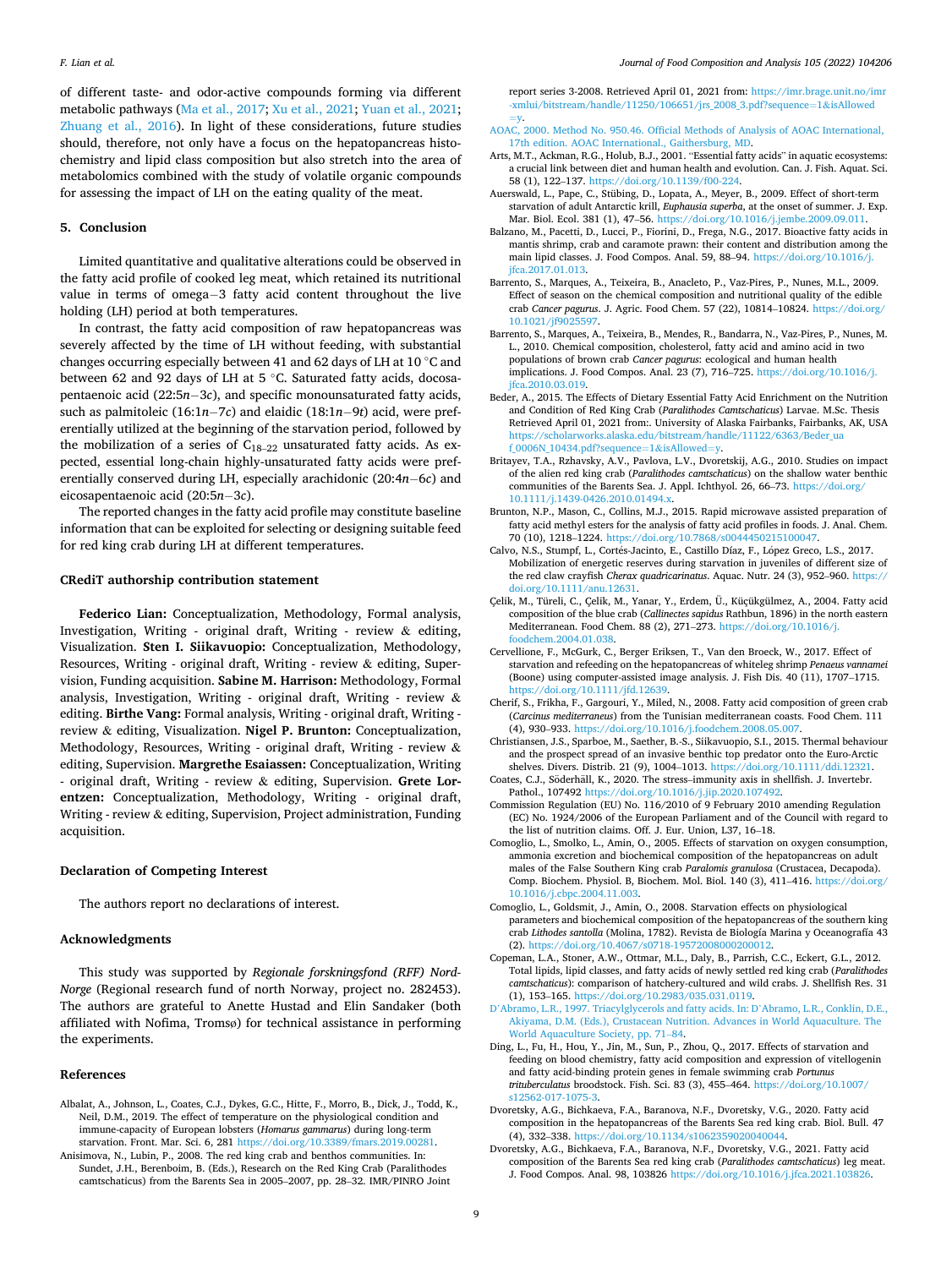<span id="page-9-0"></span>*F. Lian et al.* 

- Falk-Petersen, J., Renaud, P., Anisimova, N., 2011. Establishment and ecosystem effects of the alien invasive red king crab (*Paralithodes camtschaticus*) in the Barents Sea–a review. ICES J. Mar. Sci. 68 (3), 479–488. [https://doi.org/10.1093/icesjms/fsq192.](https://doi.org/10.1093/icesjms/fsq192)
- Gangopadhyay, N., Rai, D.K., Brunton, N.P., Gallagher, E., Harrison, S.M., 2017. Fatty acids, sterols and tocols in Irish barley varieties: profiling and correlation analysis. Eur. J. Lipid Sci. Technol. 119 (4), 1600213 [https://doi.org/10.1002/](https://doi.org/10.1002/ejlt.201600213)
- [ejlt.201600213.](https://doi.org/10.1002/ejlt.201600213) Glencross, B.D., 2009. Exploring the nutritional demand for essential fatty acids by aquaculture species. Rev. Aquac. 1 (2), 71–124. [https://doi.org/10.1111/j.1753-](https://doi.org/10.1111/j.1753-5131.2009.01006.x)  [5131.2009.01006.x.](https://doi.org/10.1111/j.1753-5131.2009.01006.x)
- Gökoğlu, N., 2021. Crustacean shellfish. Shellfish Processing and Preservation. Springer, pp. 7–127. [https://doi.org/10.1007/978-3-030-60303-8\\_2](https://doi.org/10.1007/978-3-030-60303-8_2).
- Graeve, M., Kattner, G., Piepenburg, D., 1997. Lipids in Arctic benthos: Does the fatty acid and alcohol composition reflect feeding and trophic interactions? Polar Biol. 18 (1), 53–61. [https://doi.org/10.1007/s003000050158.](https://doi.org/10.1007/s003000050158)
- Hardy, D., Dutil, J.-D., Godbout, G., Munro, J., 2000. Survival and condition of hard shell male adult snow crabs (*Chionoecetes opilio*) during fasting at different temperatures. Aquaculture 189 (3-4), 259–275. [https://doi.org/10.1016/s0044-8486\(00\)00377-x.](https://doi.org/10.1016/s0044-8486(00)00377-x)
- ISO, 1998. Meat and Meat Products Determination of Total Ash. ISO Standard No. 936:1998. [https://www.iso.org/standard/24783.html.](https://www.iso.org/standard/24783.html)
- Jørgensen, L.L., Nilssen, E.M., 2011. The invasive history, impact and management of the red king crab *paralithodes camtschaticus* off the coast of Norway. In: Galil, B.S., Clark, P.F., Carlton, J.T. (Eds.), In the Wrong Place - Alien Marine Crustaceans: Distribution, Biology and Impacts. Springer, Netherlands, pp. 521–536. [https://doi.](https://doi.org/10.1007/978-94-007-0591-3_18)  [org/10.1007/978-94-007-0591-3\\_18.](https://doi.org/10.1007/978-94-007-0591-3_18)
- Krzeczkowski, R.A., Tenney, R.D., Kelley, C., 1971. Alaska king crab: fatty acid composition, carotenoid index and proximate analysis. J. Food Sci. 36 (4), 604–606. <https://doi.org/10.1111/j.1365-2621.1971.tb15139.x>.
- Larsen, R., Eilertsen, K.-E., Elvevoll, E.O., 2011. Health benefits of marine foods and ingredients. Biotechnol. Adv. 29 (5), 508–518. [https://doi.org/10.1016/j.](https://doi.org/10.1016/j.biotechadv.2011.05.017)  [biotechadv.2011.05.017](https://doi.org/10.1016/j.biotechadv.2011.05.017).
- Latyshev, N.A., Kasyanov, S.P., Kharlamenko, V.I., Svetashev, V.I., 2009. Lipids and of fatty acids of edible crabs of the north-western Pacific. Food Chem. 116 (3), 657–661. <https://doi.org/10.1016/j.foodchem.2009.02.085>.
- Lian, F., De Conto, E., Del Grippo, V., Harrison, S.M., Fagan, J., Lyng, J.G., Brunton, N.P., 2021a. High-pressure processing for the production of added-value claw meat from edible crab (*Cancer pagurus*). Foods 10 (5), 955. [https://doi.org/10.3390/](https://doi.org/10.3390/foods10050955) [foods10050955](https://doi.org/10.3390/foods10050955).
- Lian, F., Siikavuopio, S.I., Hustad, A., Thesslund, T., Lindberg, S.-K., Lorentzen, G., 2021b. Comparative quality evaluation of processed clusters obtained from red king crab (*Paralithodes camtschaticus*) typical of spring and autumn harvests in the Barents Sea. Food Control 123, 107826. <https://doi.org/10.1016/j.foodcont.2020.107826>.
- Loher, T., Armstrong, D.A., 2005. Historical changes in the abundance and distribution of ovigerous red king crabs (*Paralithodes camtschaticus*) in Bristol Bay (Alaska), and potential relationship with bottom temperature. Fish. Oceanogr. 14 (4), 292–306. [https://doi.org/10.1111/j.1365-2419.2005.00337.x.](https://doi.org/10.1111/j.1365-2419.2005.00337.x)
- Lorente-Cebrián, S., Costa, A.G.V., Navas-Carretero, S., Zabala, M., Laiglesia, L.M., Martínez, J.A., Moreno-Aliaga, M.J., 2015. An update on the role of omega-3 fatty acids on inflammatory and degenerative diseases. J. Physiol. Biochem. 71 (2), 341–349. <https://doi.org/10.1007/s13105-015-0395-y>.
- Lorentzen, G., Voldnes, G., Whitaker, R.D., Kvalvik, I., Vang, B., Gjerp Solstad, R., Thomassen, M.R., Siikavuopio, S.I., 2018. Current status of the red king crab (*Paralithodes camtschaticus*) and snow crab (*Chionoecetes opilio*) industries in Norway. Rev. Fish. Sci. Aquac. 26 (1), 42–54. [https://doi.org/10.1080/](https://doi.org/10.1080/23308249.2017.1335284) [23308249.2017.1335284](https://doi.org/10.1080/23308249.2017.1335284).
- Lorentzen, G., Lian, F., Siikavuopio, S.I., 2019. Quality parameters of processed clusters of red king crab (*Paralithodes camtschaticus*) - Effects of live holding at 5 and 10 ◦C up to 92 days without feeding. Food Control 95, 142–149. [https://doi.org/10.1016/j.](https://doi.org/10.1016/j.foodcont.2018.07.041)  [foodcont.2018.07.041](https://doi.org/10.1016/j.foodcont.2018.07.041).
- Lorentzen, G., Lian, F., Siikavuopio, S.I., 2020. Live holding of snow crab (*Chionoecetes opilio*) at 1 and 5 ◦C without feeding — quality of processed clusters. Food Control 114, 107221. <https://doi.org/10.1016/j.foodcont.2020.107221>.
- Lorenzo, R.A., Tomac, A., Tapella, F., Yeannes, M.I., Romero, M.C., 2021. Biochemical and quality parameters of southern king crab meat after transport simulation and reimmersion. Food Control 119, 107480. [https://doi.org/10.1016/j.](https://doi.org/10.1016/j.foodcont.2020.107480) oodcont.2020.107480.
- Ma, Q.-Q., Chen, Q., Shen, Z.-H., Li, D.-L., Han, T., Qin, J.-G., Chen, L.-Q., Du, Z.-Y., 2017. The metabolomics responses of Chinese mitten-hand crab (*Eriocheir sinensis*) to different dietary oils. Aquaculture 479, 188–199. [https://doi.org/10.1016/j.](https://doi.org/10.1016/j.aquaculture.2017.05.032)  $quadrature.2017.05.032$
- Marques, A., Teixeira, B., Barrento, S., Anacleto, P., Carvalho, M.L., Nunes, M.L., 2010. Chemical composition of Atlantic spider crab *Maja brachydactyla*: human health implications. J. Food Compos. Anal. 23 (3), 230–237. [https://doi.org/10.1016/j.](https://doi.org/10.1016/j.jfca.2009.10.007) [jfca.2009.10.007](https://doi.org/10.1016/j.jfca.2009.10.007).
- [Mcleod, L.E., Carter, C.G., Johnston, D.J., 2004. Changes in the body composition of](http://refhub.elsevier.com/S0889-1575(21)00406-3/sbref0235)  adult male southern rock lobster, *Jasus edwardsii*[, during starvation. J. Shellfish Res.](http://refhub.elsevier.com/S0889-1575(21)00406-3/sbref0235)  [23 \(1\), 257](http://refhub.elsevier.com/S0889-1575(21)00406-3/sbref0235)+.
- Mercier, L., Racotta, I.S., Yepiz-Plascencia, G., Muhlia-Almazán, A., Civera, R., Quiñones-Arreola, M.F., Wille, M., Sorgeloos, P., Palacios, E., 2009. Effect of diets containing different levels of highly unsaturated fatty acids on physiological and immune responses in Pacific whiteleg shrimp *Litopenaeus vannamei* (Boone) exposed to handling stress. Aquac. Res. 40 (16), 1849–1863. [https://doi.org/10.1111/j.1365-](https://doi.org/10.1111/j.1365-2109.2009.02291.x)  [2109.2009.02291.x.](https://doi.org/10.1111/j.1365-2109.2009.02291.x)
- Munian, A., Cockcroft, A., Hoffman, L.C., Auerswald, L., 2020. Depot lipids in mature palinurid decapods (Crustacea). Invertebr. Reprod. Dev. 1–11. [https://doi.org/](https://doi.org/10.1080/07924259.2020.1846631) [10.1080/07924259.2020.1846631.](https://doi.org/10.1080/07924259.2020.1846631)
- Nilssen, E.M., Sundet, J.H., 2006. The introduced species red king crab (*Paralithodes camtschaticus*) in the Barents Sea: II. Growth increments and moulting probability. Fish. Res. 82 (1–3), 319–326. <https://doi.org/10.1016/j.fishres.2006.05.008>.
- Oug, E., Cochrane, S.K.J., Sundet, J.H., Norling, K., Nilsson, H.C., 2011. Effects of the invasive red king crab (*Paralithodes camtschaticus*) on soft-bottom fauna in Varangerfjorden, northern Norway. Mar. Biodivers. 41 (3), 467–479. [https://doi.](https://doi.org/10.1007/s12526-010-0068-6)  [org/10.1007/s12526-010-0068-6.](https://doi.org/10.1007/s12526-010-0068-6)
- Ozhigin, V.K., Ingvaldsen, R.B., Loeng, H., Boitsov, V.D., Karsakov, A.L., 2011. The barents Sea. In: Jakobsen, T., Ozhigin, V.K. (Eds.), The Barents Sea Ecosystem, Resources, Management. Half a Century of Russian - Norwegian Cooperation. Tapir Academic Press, pp. 39-76. Retrieved April 01, 2021 from. https://imr.brage.un [no/imr-xmlui/handle/11250/109444.](https://imr.brage.unit.no/imr-xmlui/handle/11250/109444)
- Parolini, C., 2019. Effects of fish *n*-3 PUFAs on intestinal microbiota and immune system. Mar. Drugs 17 (6), 374. <https://doi.org/10.3390/md17060374>.
- Parrish, C.C., 2009. Essential fatty acids in aquatic food webs. In: Kainz, M., Brett, M., Arts, M. (Eds.), Lipids in Aquatic Ecosystems. Springer, pp. 309–326. [https://doi.](https://doi.org/10.1007/978-0-387-89366-2_13)  [org/10.1007/978-0-387-89366-2\\_13.](https://doi.org/10.1007/978-0-387-89366-2_13)
- Pavlova, L.V., 2009. Estimation of foraging on the sea urchin *Strongylocentrotus droebachiensis* (Echinoidea: echinoida) by the red king crab *Paralithodes camtschaticus*  (Malacostraca: decapoda) in coastal waters of the Barents Sea. Russ. J. Mar. Biol. 35 (4), 288–295.<https://doi.org/10.1134/s1063074009040038>.
- Pinchukov, M.A., Sundet, J.H., 2011. Red king crab. In: Jakobsen, T., Ozhigin, V.K. (Eds.), The Barents Sea Ecosystem, Resources, Management. Half a Century of Russian - Norwegian Cooperation. Tapir Academic Press, pp. 160–167. Retrieved April 01, 2021 from: <https://imr.brage.unit.no/imr-xmlui/handle/11250/109444>.
- Ponomareva, T., Timchenko, M., Filippov, M., Lapaev, S., Sogorin, E., 2021. Prospects of red king crab hepatopancreas processing: fundamental and applied biochemistry. Recycling 6 (1), 3. <https://doi.org/10.3390/recycling6010003>.
- R Core Team, 2020. R: a Language and Environment for Statistical Computing. R Foundation for Statistical Computing, Vienna, Austria. [https://www.R-project.org/.](https://www.R-project.org/)
- Reppond, K.D., 2009. Biochemistry of Red King Crab (*Paralithodes Camtschaticus*) From Different Locations in Alaskan Waters. NMFS-NWFSC-102. Retrieved April 01, 2021 from:. U.S. Dept. Commer., NOAA Tech. Memo [https://repository.library.noaa.gov/](https://repository.library.noaa.gov/view/noaa/3668)  [view/noaa/3668](https://repository.library.noaa.gov/view/noaa/3668).
- Risso, S.J., Carelli, A.A., 2012. Nutrient composition of raw and cooked meat of male southern king crab (*Lithodes santolla* Molina, 1782). J. Aquat. Food Prod. Technol. 21 (5), 433–444.<https://doi.org/10.1080/10498850.2011.608482>.
- Ritar, A.J., Dunstan, G.A., Crear, B.J., Brown, M.R., 2003. Biochemical composition during growth and starvation of early larval stages of cultured spiny lobster (*Jasus edwardsii*) phyllosoma. Comp. Biochem. Physiol., Part A Mol. Integr. Physiol. 136 (2), 353–370. [https://doi.org/10.1016/s1095-6433\(03\)00167-3](https://doi.org/10.1016/s1095-6433(03)00167-3).
- Rocha, F., Rocha, A.C., Baião, L.F., Gadelha, J., Camacho, C., Carvalho, M.L., Arenas, F., Oliveira, A., Maia, M.R.G., Cabrita, A.R., Pintado, M., Nunes, M.L., Almeida, C.M.R., Valente, L.M.P., 2019. Seasonal effect in nutritional quality and safety of the wild sea urchin *Paracentrotus lividus* harvested in the European Atlantic shores. Food Chem. 282, 84–94. [https://doi.org/10.1016/j.foodchem.2018.12.097.](https://doi.org/10.1016/j.foodchem.2018.12.097)
- Rőszer, T., 2014. The invertebrate midintestinal gland ("hepatopancreas") is an evolutionary forerunner in the integration of immunity and metabolism. Cell Tissue Res. 358 (3), 685–695. <https://doi.org/10.1007/s00441-014-1985-7>.
- Sacristán, H.J., Rodríguez, Y.E., De los Angeles Pereira, N., López Greco, L.S., Lovrich, G. A., Fernández Gimenez, A.V., 2017. Energy reserves mobilization: strategies of three decapod species. PLoS One 12 (9), e0184060. [https://doi.org/10.1371/journal.](https://doi.org/10.1371/journal.pone.0184060)  [pone.0184060](https://doi.org/10.1371/journal.pone.0184060).
- Sacristán, H.J., Di Salvatore, P., Fernández-Gimenez, A.V., Lovrich, G.A., 2019. Effects of starvation and stocking density on the physiology of the male of the southern king crab *Lithodes santolla*. Fish. Res. 218, 83–93. [https://doi.org/10.1016/j.](https://doi.org/10.1016/j.fishres.2019.05.006)  [fishres.2019.05.006.](https://doi.org/10.1016/j.fishres.2019.05.006)
- Sacristán, H.J., Mufari, J.R., Lorenzo, R.A., Boy, C.C., Lovrich, G.A., 2020. Ontogenetic changes in energetic reserves, digestive enzymes, amino acid and energy content of *Lithodes santolla* (Anomura: lithodidae): baseline for culture. PLoS One 15 (5), e0232880. <https://doi.org/10.1371/journal.pone.0232880>.
- Saini, R.K., Keum, Y.-S., 2018. Omega-3 and omega-6 polyunsaturated fatty acids: dietary sources, metabolism, and significance — a review. Life Sci. 203, 255–267. <https://doi.org/10.1016/j.lfs.2018.04.049>.
- Sánchez-Paz, A., García-Carreño, F., Muhlia-Almazán, A., Peregrino-Uriarte, A.B., Hernández-López, J., Yepiz-Plascencia, G., 2006. Usage of energy reserves in crustaceans during starvation: status and future directions. Insect Biochem. Mol. Biol. 36 (4), 241–249. <https://doi.org/10.1016/j.ibmb.2006.01.002>.
- Siikavuopio, S.I., James, P., 2015. Effects of temperature on feed intake, growth and oxygen consumption in adult male king crab *Paralithodes camtschaticus* held in captivity and fed manufactured diets. Aquac. Res. 46 (3), 602–608. [https://doi.org/](https://doi.org/10.1111/are.12207)  [10.1111/are.12207.](https://doi.org/10.1111/are.12207)
- Siikavuopio, S.I., James, P., Olsen, B.R., Evensen, T., Mortensen, A., 2016. Holding wild caught red king crab, *Paralithodes camtschaticus*: effects of stocking density and feeding on survival and meat content. Aquac. Res. 47 (3), 870–874. [https://doi.org/](https://doi.org/10.1111/are.12546)  [10.1111/are.12546.](https://doi.org/10.1111/are.12546)
- Siikavuopio, S.I., Johansson, G.S., James, P., Lorentzen, G., 2019. ). Effect of starvation on the survival, injury, and weight of adult snow crab, *Chionoecetes opilio*. Aquac. Res. 50 (2), 550–556. [https://doi.org/10.1111/are.13926.](https://doi.org/10.1111/are.13926)
- Solstad, R.G., Descomps, A., Siikavuopio, S.I., Karstad, R., Vang, B., Dragøy Whitaker, R., 2021. First observation of seasonal variations in the meat and co-products of the snow crab (*Chionoecetes opilio*) in the Barents Sea. Sci. Rep. 11 (1) [https://doi.org/](https://doi.org/10.1038/s41598-021-85101-z) [10.1038/s41598-021-85101-z](https://doi.org/10.1038/s41598-021-85101-z).
- Sprecher, H., 2000. Metabolism of highly unsaturated *n*-3 and *n*-6 fatty acids. Biochimica et Biophysica Acta (BBA) - Molecular and Cell Biology of Lipids 1486 (2-3), 219–231. [https://doi.org/10.1016/s1388-1981\(00\)00077-9](https://doi.org/10.1016/s1388-1981(00)00077-9).